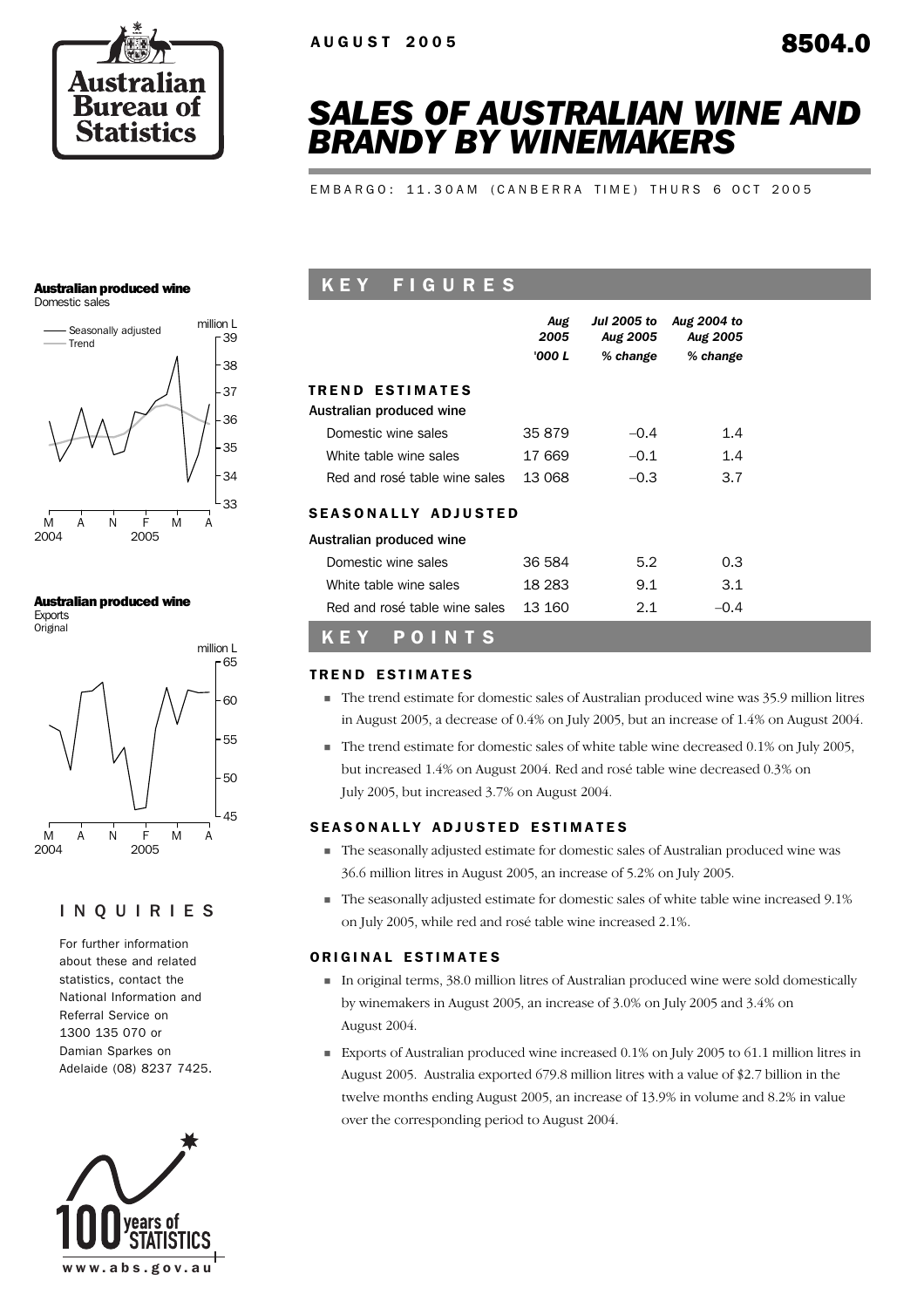## NOTES

| FORTHCOMING ISSUES    | <b>ISSUE</b>                                  | <b>RELEASE DATE</b>                                                          |
|-----------------------|-----------------------------------------------|------------------------------------------------------------------------------|
|                       | September 2005                                | 3 November 2005                                                              |
|                       | October 2005                                  | 6 December 2005                                                              |
|                       | November 2005                                 | 11 January 2006                                                              |
|                       | December 2005                                 | 6 February 2006                                                              |
|                       | January 2006                                  | 6 March 2006                                                                 |
|                       | February 2006                                 | 6 April 2006                                                                 |
|                       |                                               |                                                                              |
| CHANGES IN THIS ISSUE | There are no changes in this issue.           |                                                                              |
| DATA NOTES            | There are no data notes in this issue.        |                                                                              |
| ROUNDING              |                                               | Where figures have been rounded, discrepancies may occur between sums of the |
|                       | component items and totals.                   |                                                                              |
|                       |                                               |                                                                              |
| ABBREVIATIONS         | million dollars<br>$_{\rm sm}$                |                                                                              |
|                       | Australian Bureau of Statistics<br><b>ABS</b> |                                                                              |
|                       | <b>AWBC</b>                                   | Australian Wine and Brandy Corporation                                       |
|                       | free on board<br>f.o.b.                       |                                                                              |
|                       | HS                                            | Harmonized Commodity Description and Coding System (Harmonized System)       |
|                       | litre<br>L                                    |                                                                              |
|                       | litres of alcohol<br>L al                     |                                                                              |
|                       |                                               |                                                                              |

Dennis Trewin Australian Statistician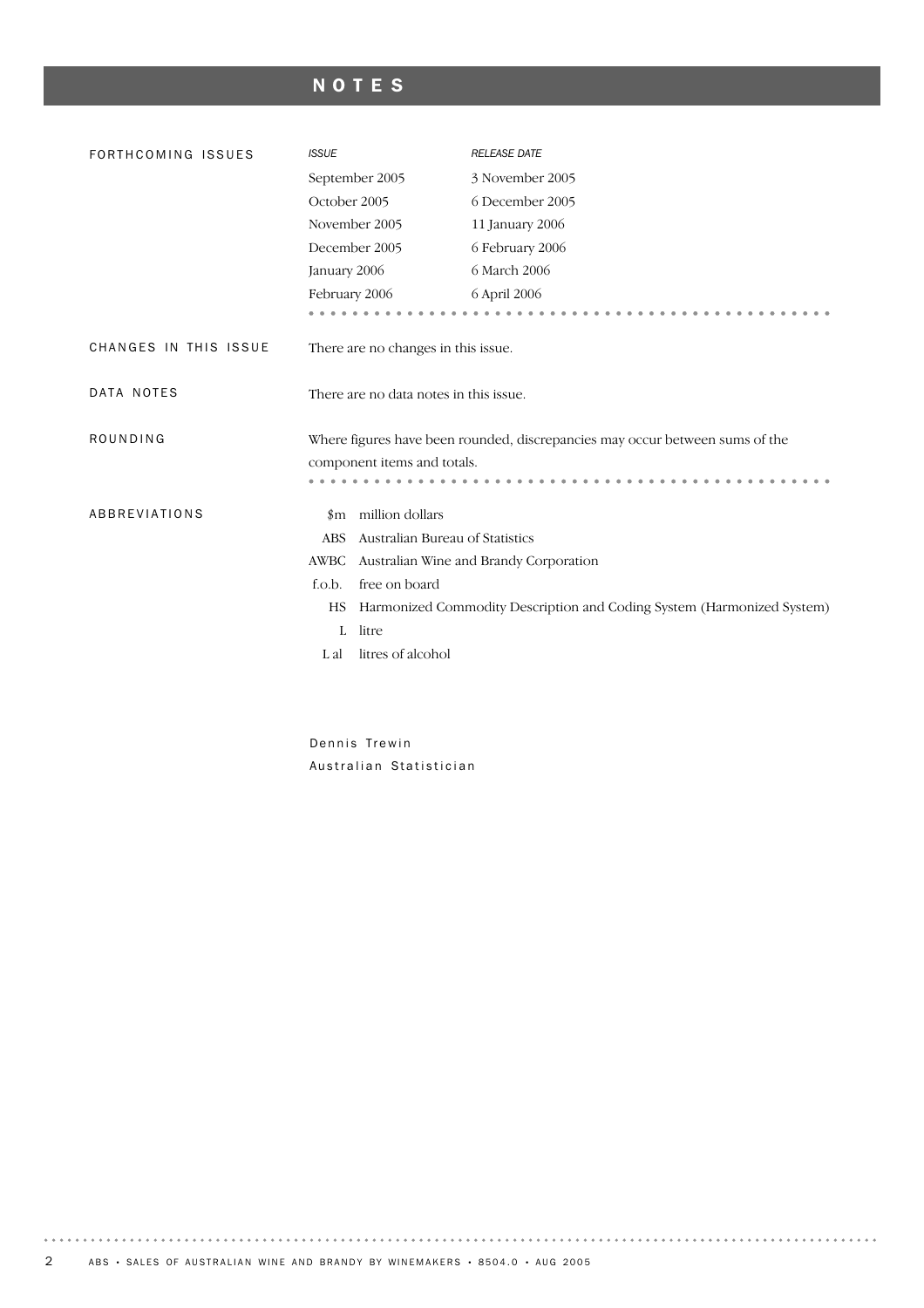### DOMESTIC AUSTRALIAN TABLE WINE SALES TREND

TOTAL WHITE AND RED/ROSÉ TABLE WINE The trend estimate for total sales of white table wine decreased 0.1% on July 2005, but increased 1.4% on August 2004. The trend estimate for total red and rosé wine decreased 0.3% on July 2005, but increased 3.7% on August 2004.



TABLE WINE, GLASS CONTAINER LESS THAN 2 LITRES

The trend estimate for sales of white table wine in glass containers of less than 2 litres decreased 0.9% on July 2005 and 0.6% on August 2004. The trend estimate for red and rosé wine sales in glass containers of less than 2 litres remained unchanged on July 2005, but increased 7.4% on August 2004.





TABLE WINE, SOFT PACK CONTAINERS The trend estimate for domestic sales of white table wine in soft packs increased 0.4% on July 2005 and 2.8% on August 2004. The trend estimate for red and rosé wine in soft packs decreased 0.7% on July 2005, but increased 0.4% on August 2004.



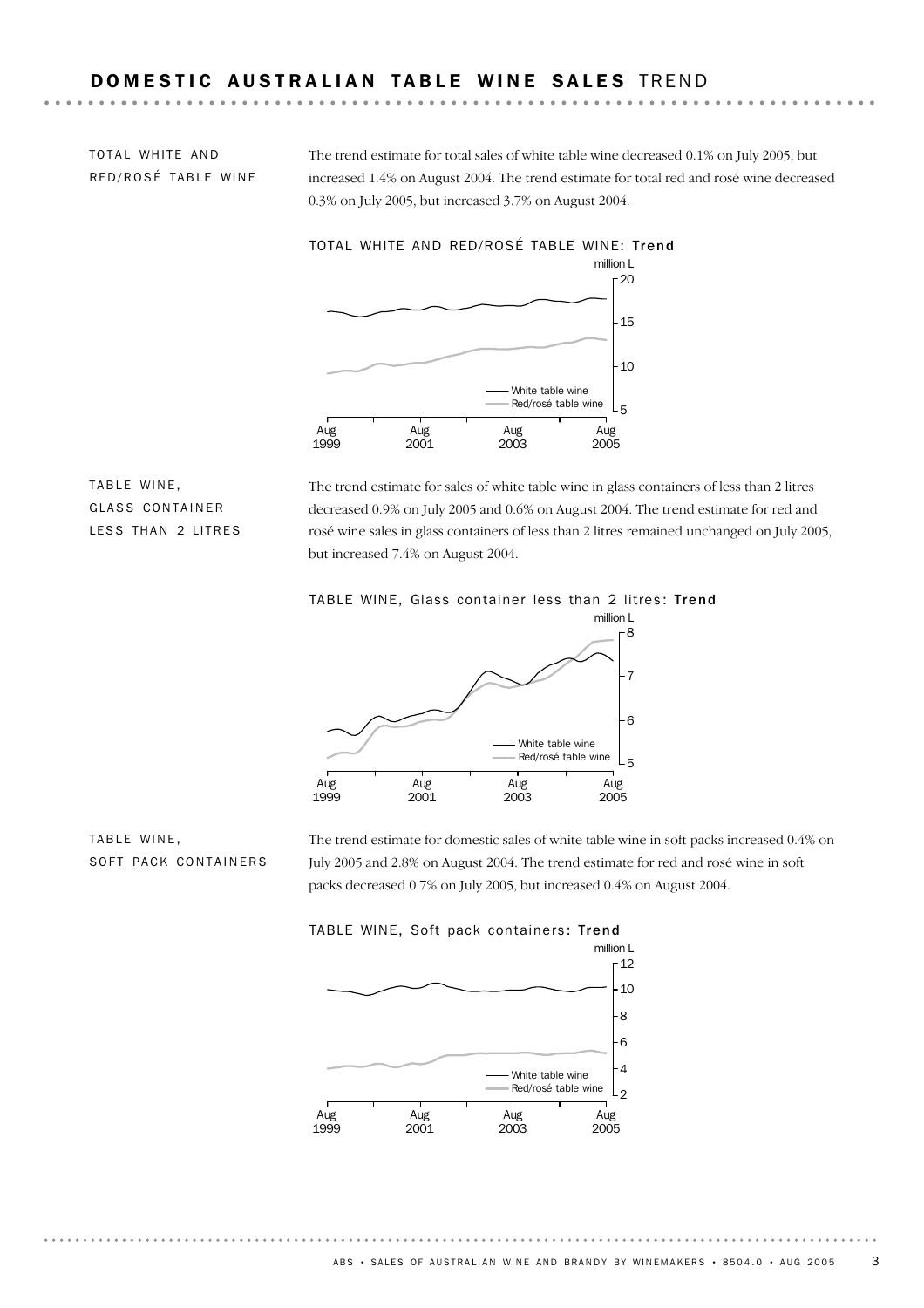### EXPORTS OF AUSTRALIAN PRODUCED WINE

ANNUAL EXPORTS OF AUSTRALIAN PRODUCED WINE

The graph below shows that there has been steady growth in original terms in the quantity of exports of Australian produced wine over the last fifteen years. In 1989–90, 38.1 million litres of wine were exported. Exports gradually grew over the next three years to reach over 100 million litres in 1992–93. By 1998–99 exports had reached 200.9 million litres. Since then there has been rapid growth with 284.9 million litres of wine exported in 1999–2000, a 41.8% rise on 1998–99. Over the following three years there were rises of 18.7%, 23.7% and 24.0% respectively. Wine exports continued to rise in 2003–04 reaching 584.3 million litres, a 12.7% increase on 2002–03. In 2004–05 exports totalled 669.7 million litres, an increase of 14.6% on 2003–04.

EXPORTS OF AUSTRALIAN PRODUCED WINE, Annual totals: Original



EXPORTS OF WHITE AND RED/ROSÉ TABLE WINE

In original terms, 61.1 million litres of Australian produced wine were exported in August 2005, an increase of 0.1% on July 2005, but unchanged on August 2004. In August 2005, 23.8 million litres of Australian produced white table wine were exported, an increase of 11.0% on July 2005 and 5.5% on August 2004. Australia exported 36.1 million litres of Australian produced red and rosé table wine in August 2005, a decrease of 6.4% on July 2005 and 2.9% on August 2004.



#### EXPORTS OF TABLE WINE BY TYPE: Original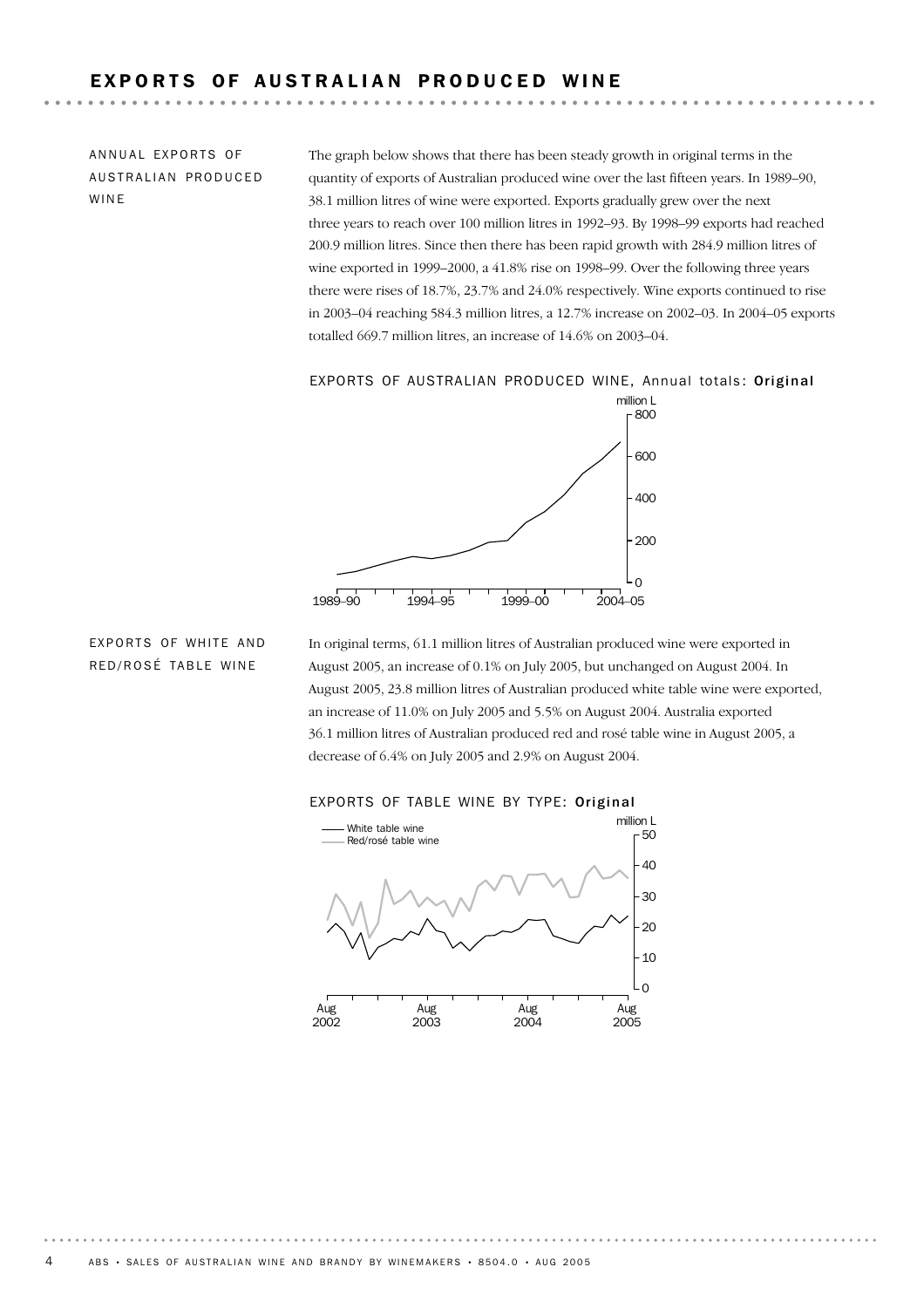UNIT VALUE OF WINE EXPORTS

In original terms, 61.1 million litres of wine valued at \$239.7m were exported in August 2005, an increase of 0.1% in quantity, but decreasing 0.3% in value on July 2005. The average value of Australian wine exported in August 2005 was \$3.93 per litre, down from \$4.05 per litre in August 2004 and \$3.94 per litre in July 2005.

UNIT VALUE OF WINE EXPORTS: Original



DIFFERENCES BETWEEN ABS AND AWBC WINE EXPORT FIGURES

The value of wine exports reported in this publication is derived by the Australian Bureau of Statistics (ABS) from customs export records and the ABS converts the value on the day of shipment, at the daily conversion rate (see paragraph 10 of the Explanatory Notes for more detail). The Australian Wine and Brandy Corporation (AWBC) also report the value of exports and the exporter makes the conversion when submitting wine for export approval. With the AWBC method, it is expected that some of the conversions will occur at hedged rates. This does not occur with the ABS method. For August, the value reported by the ABS was \$239.7m, while the AWBC value was \$245.0m. When the Australian exchange rate is moving significantly the alternative methods will result in diverging valuations.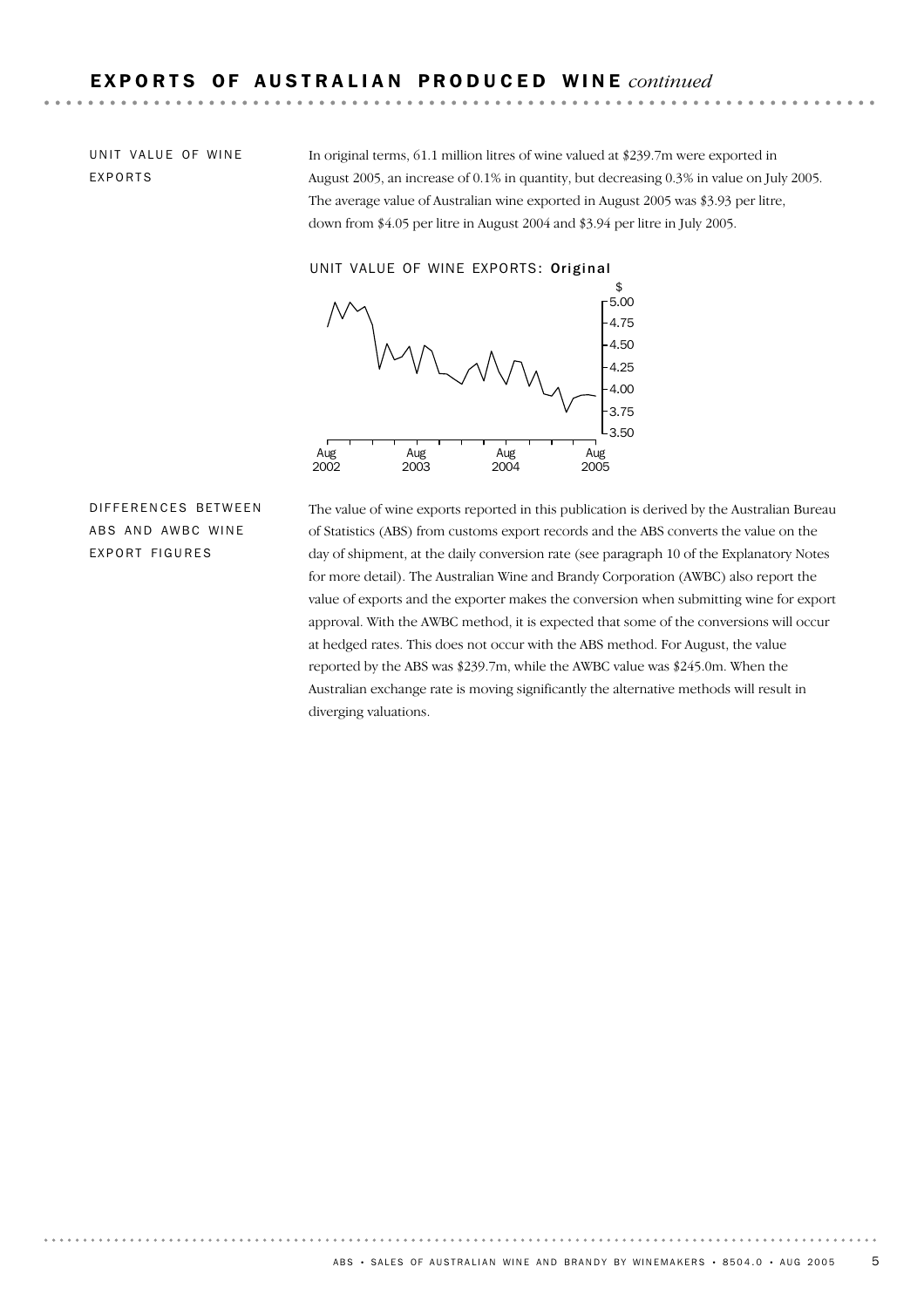WINE IMPORTS CLEARED FOR HOME CONSUMPTION

In original terms, 2.2 million litres of wine, valued at \$20.0 million were imported in August 2005, an increase of 46.6% in quantity and 45.0% in value on July 2005. The average value of wine imports cleared for home consumption in August 2005 was \$8.91 per litre, down from \$9.40 per litre in August 2004.

#### WINE IMPORTS CLEARED: Original



DISPOSALS OF AUSTRALIAN PRODUCED WINE AND WINE AVAILABLE FOR CONSUMPTION IN AUSTRALIA

The original data for the June quarter 2005 shows that wine available for consumption in Australia increased 4.8% on the same quarter in 2004. Domestic sales of Australian wine increased 4.2%, and wine imports increased 22.6%. Total disposals of Australian produced wine increased by 7.9% on the same quarter in 2004 with exports increasing by 10.3%.

#### *Total disposals of Australian produced Exports of Australian produced Wine available for consumption Wine imports cleared for home consumption Domestic sales of Australian produced*

|              | ,,,,,,,,,<br>wine $(A)$ | (B)     | $(A + B)$ | ,,,,,,,,,<br>wine $(C)$ | .<br>wine $(A + C)$ |
|--------------|-------------------------|---------|-----------|-------------------------|---------------------|
| Period       | '000 L                  | '000 L  | '000 L    | '000 L                  | '000 L              |
| $2002 - 03$  | 402 479                 | 17 112  | 419 591   | 518 595                 | 921 074             |
| 2003-04      | 417 378                 | 18737   | 436 115   | 584 319                 | 1 001 697           |
| 2004-05      | 430 131                 | 22 139  | 452 270   | 669 720                 | 1 099 851           |
| Jun Otr 2004 | 101 394                 | 3 3 8 6 | 104 780   | 163 098                 | 264 492             |
| Jun Otr 2005 | 105 610                 | 4 1 5 0 | 109 760   | 179885                  | 285 495             |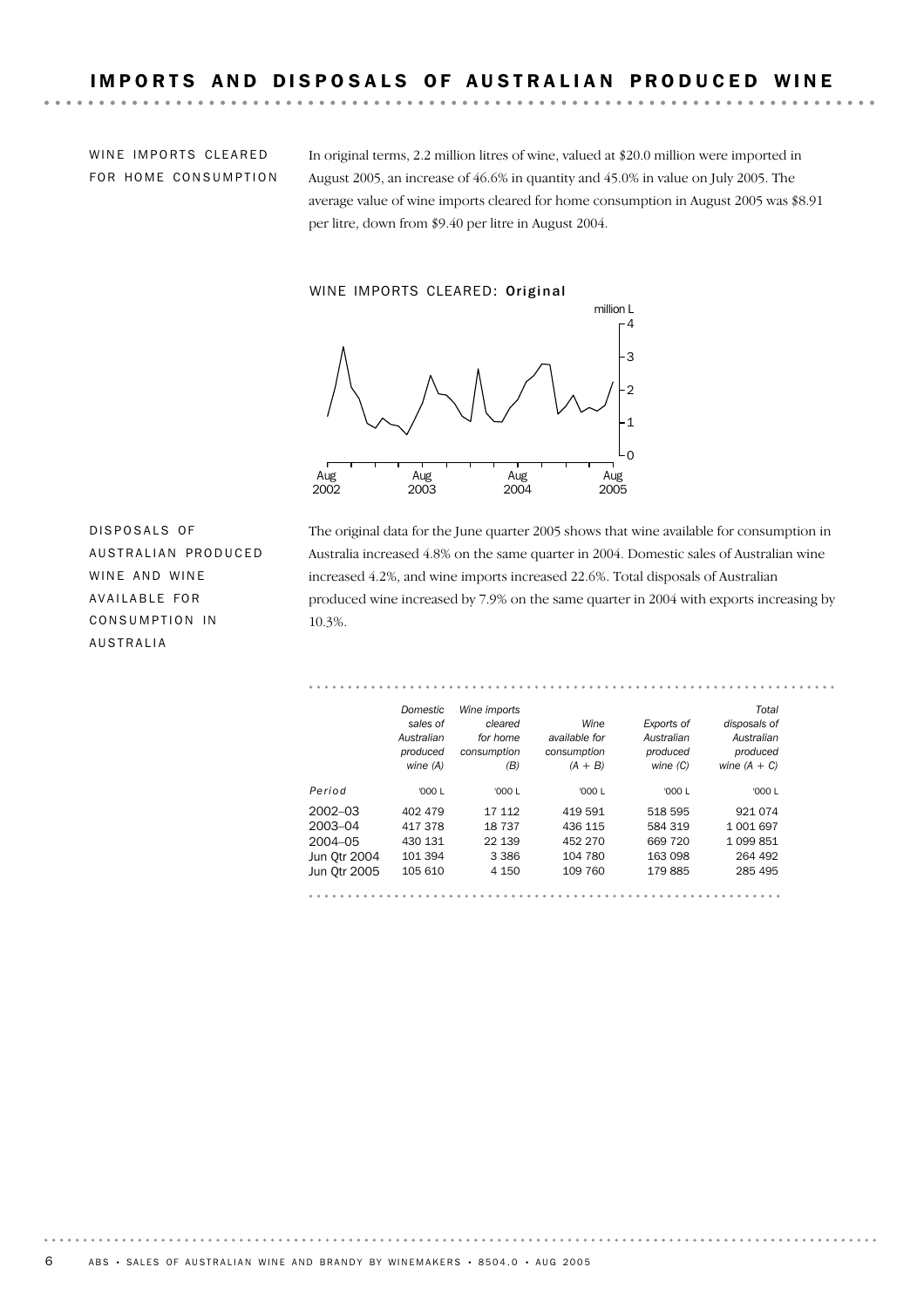#### DOMESTIC SALES OF AUSTRALIAN WINE, By container type

#### WHITE TABLE WINE **RED AND ROSÉ TABLE WINE** RED AND ROSÉ TABLE WINE *Total Total Glass less Soft Glass less Soft table other Total Total*(b) *packs*(a) *than 2 litres packs*(a) *Total*(b) *than 2 litres wine wine wine Period* '000 L '000 L '000 L '000 L '000 L '000 L '000 L '000 L '000 L ORIGINAL **2002–03** 81 678 118 893 201 631 79 752 62 788 142 835 344 465 58 010 **402 479**<br>**2003–04** 84 225 120 935 207 962 82 832 62 795 147 074 355 037 62 338 **417 378** 2002–03 81 678 118 893 201 631 79 752 62 788 142 835 344 465 58 010 402 479 **2004–05** 89 477 118 803 209 348 91 146 63 032 155 491 364 836 65 293 430 131 2004 August 7 241 9 362 16 665 8 216 6 339 14 930 31 594 5 219 **36 814** September 7 283 10 265 17 615 7 589 5 686 13 388 31 003 5 812 36 815 October 8 285 10 893 19 248 7 995 5 601 13 719 32 967 6 778 39 746<br>November 10 141 10 852 21 078 9 152 5 511 14 752 35 830 7 944 43 774 November 10 141 10 852 21 078 9 152 5 511 14 752 35 830 7 944 **43 774** December 10 122 10 329 20 630 8 589 4 637 13 307 33 937 8 344 42 281 2005 January 4 467 7 409 11 921 3 747 3 024 6 869 18 790 2 994 **21 784** February 6 357 9 296 15 723 5 769 3 969 9 748 25 470 3 885 **29 355** March 7 778 11 400 19 262 7 407 5 173 12 660 31 921 4 706 36 627 April 7 342 9 958 17 402 7 435 5 769 13 320 30 722 5 106 35 828<br>May 7 100 10 884 18 032 8 951 6 113 15 109 33 141 4 810 37 951 May 7 100 10 884 18 032 8 951 6 113 15 109 33 141 4 810 **37 951** June 6 213 7 886 14 237 8 116 4 949 13 132 27 369 4 462 31 831 July 6 849 9 874 16 792 8 777 6 252 15 099 31 891 5 041 36 932 August 7 126 10 566 17 784 8 620 6 385 15 052 32 836 5 213 38 048 SEASONALLY ADJUSTED 2004 August 7 685 9 972 17 741 7 722 5 278 13 207 30 948 5 509 36 457 September 7 050 9 960 17 097 6 962 5 407 12 473 29 570 5 449 35 019 October 7 580 10 281 17 933 7 371 5 217 12 674 30 607 5 440 36 047<br>
November 7 404 9 366 16 854 7 437 5 039 12 593 29 447 5 312 34 759<br>
December 7 402 9 520 17 011 7 694 4 944 12 710 29 721 5 176 34 897 November 7 404 9 366 16 854 7 437 5 039 12 593 29 447 5 312 **34 759** December 7 402 9 520 17 011 7 694 4 944 12 710 29 721 5 176 34 897 2005 January 7 094 10 342 17 497 7 562 5 650 13 322 30 819 5 495 36 314 February 7 299 9 891 17 270 7 670 5 246 12 933 30 203 6 006 36 209 March 7 525 10 365 17 971 7 842 5 148 13 190 31 161 5 534 36 695 April 7 774 9 991 17 843 7 791 5 586 13 463 31 306 5 639 36 945<br>May 7 771 10 964 18 796 8 276 5 640 14 002 32 798 5 512 38 310 May 7 771 10 964 18 796 8 276 5 640 14 002 32 798 5 512 **38 310** June 7 336 8 466 15 921 7 661 4 877 12 597 28 518 5 265 **33 783** July 7036 9626 16 764 7 695 5 129 12 892 29 656 5 129 34 785 August 7 505 10 651 18 283 7 944 5 187 13 160 31 443 5 141 36 584 TREND 2004 August 7 397 9 926 17 429 7 276 5 186 12 002 30 064 5 374 35 438<br>
October 7 386 9 845 17 313 7 399 5 221 12 729 30 042 5 380 35 422<br>
November 7 341 9 834 17 252 7 458 5 206 12 763 30 015 5 388 35 403<br>
December 7 328 9 861 August 7 397 9 926 17 429 7 276 5 186 12 602 30 031 5 357 35 388 September 7 413 9 878 17 382 7 341 5 216 12 682 30 064 5 374 35 438 November 7 341 9 834 17 252 7 458 5 206 12 763 30 015 5 388 35 403 December 7 328 9 861 17 263 7 540 5 214 12 847 30 110 5 422 35 532 2005 March 7 363 9 942 17 379 1 مرد المحمد العربية 17 122 5 122 13 144 130 687 5 539 **36 226**<br>17 129 10 040 17 543 17 722 5 329 13 144 30 687 5 539 **36 226**<br>17 13 5 384 13 248 30 935 5 566 **36 501** January 7 363 9 942 17 379 7 636 5 259 12 987 30 366 5 477 **35 843** February 7 429 10 040 17 543 7 722 5 329 13 144 30 687 5 539 36 226 April 7 523 10 162 17 765 7 790 5 396 13 269 31 034 5 533 36 567<br>May 7 517 10 158 17 763 7 801 5 362 13 235 30 998 5 448 36 446 May 7 517 10 158 17 763 7 801 5 362 13 235 30 998 5 448 **36 446** June 7 473 10 152 17 722 7 808 5 309 13 176 30 898 5 342 36 240 July 7 418 10 159 17 684 7 817 5 245 13 110 30 794 5 237 36 031 August 7 351 10 203 17 669 7 818 5 209 13 068 30 737 5 142 35 879

(a) Soft pack containers include all collapsible packs, plastic or otherwise.

(b) Components do not add to total. The difference between the components and total is 'wine in other containers' (see Glossary).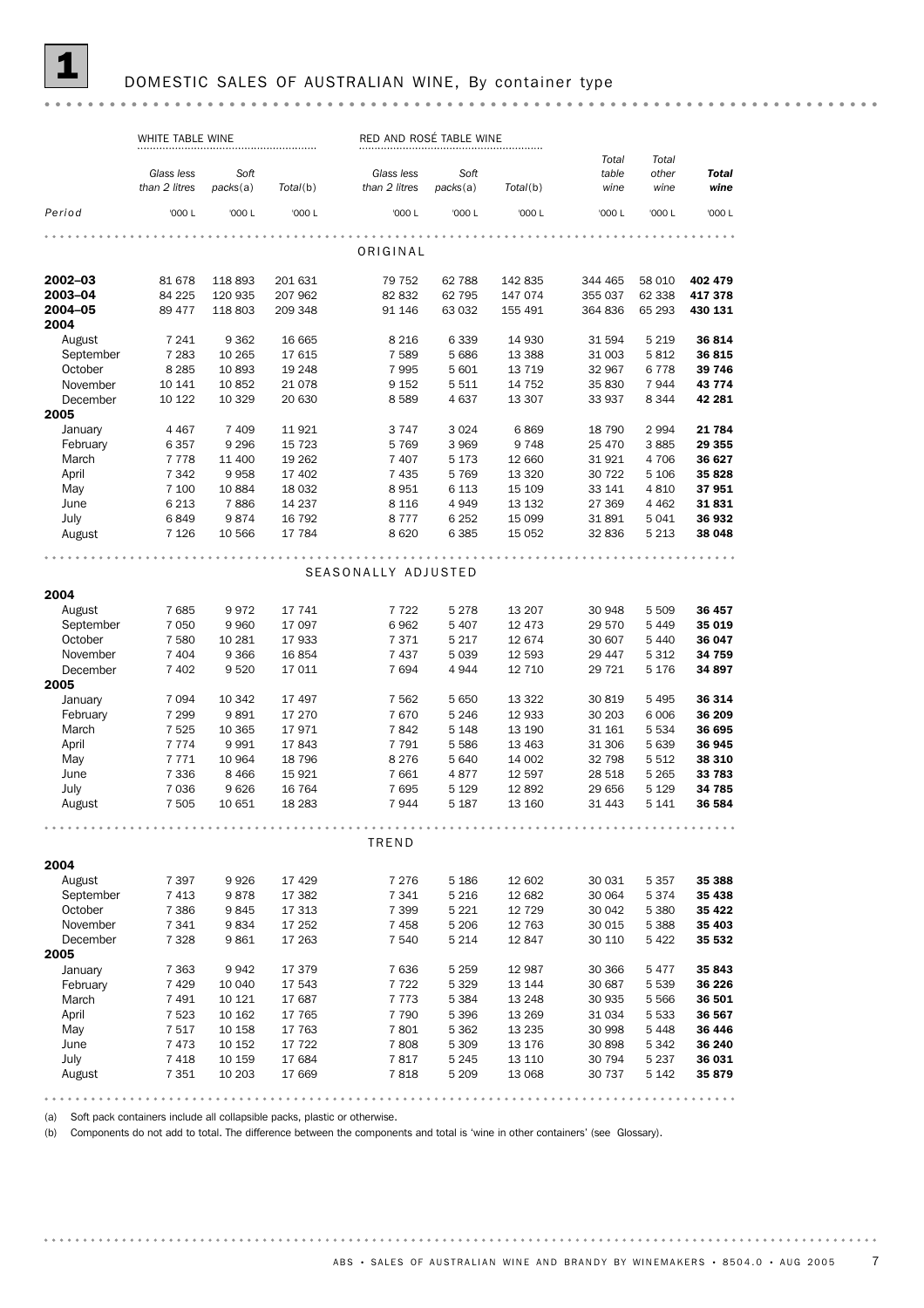#### 2 DOMESTIC SALES OF AUSTRALIAN WINE AND BRANDY BY WINEMAKERS

#### *Sparkling bottle Sparkling bulk Other wine Carbonated products*(b) *fermentation*(a) *Table Fortified fermentation*(a) *Vermouth Brandy*(c) *Period* '000 L '000 L '000 L '000 L '000 L '000 L '000 L '000 L al **2002–03** 344 465 20 842 22 991 8 627 2 799 2 498 252 651 **2003–04** 355 037 21 201 21 555 13 121 3 468 2 738 255 618 **2004–05** 364 836 19 934 22 988 15 410 4 206 2 547 208 576 2004 and<br>
August 31 594 1 949 1 534 1 264 260 198 15 63<br>
September 31 003 1 756 2 234 1 241 347 218 17 46 September 31 003 1 756 2 234 1 241 347 218 17 46<br>October 32 967 1 475 3 020 1 680 395 1 91 17 47 October 32 967 1 475 3 020 1 680 395 191 17 47 November 35 830 1960 3 210 2 074 414 261 24 64 December 33 937 1 669 3 740 2 180 437 296 22 62 2005<br>January January 18 790 1 045 997 560 207 171 14 47 February 25 470 1 203 1 187 1 022 314 141 17 30 March 31 921 1486 1 507 1 162 350 186 16 37 April 30 722 1 711 1 451 1 074 640 213 16 40 May 33 141 1 800 1 440 1 095 255 204 16 47 June 27 369 1 777 1 231 982 273 184 15 41 July 31 891 2 107 1 453 876 332 258 16 49 August 32 836 1 891 1 576 1 159 299 272 16 54

(a) Spritzig table wines are included with table wine. (c) Quantities on which excise duty was paid.

(b) See paragraph 4 of the Explanatory Notes and Glossary.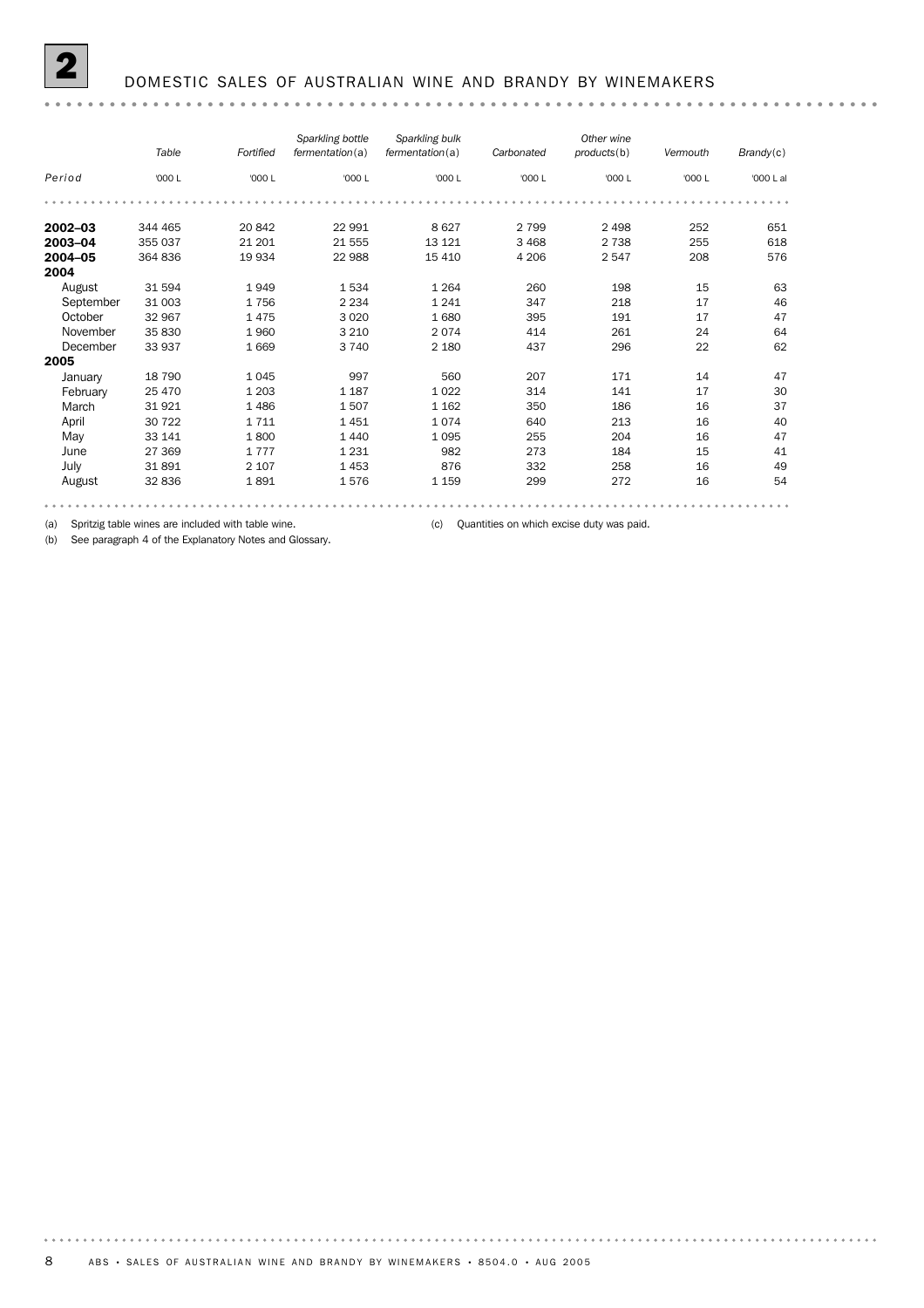|           | Sherry in glass<br>less than 2 litres | Port in glass<br>less than 2 litres | Other in glass<br>less than 2 litres(a) | Soft packs | All other<br>containers(b) | <b>Total fortified</b> |
|-----------|---------------------------------------|-------------------------------------|-----------------------------------------|------------|----------------------------|------------------------|
|           | '000 L                                | '000 L                              | '000 L                                  | '000 L     | '000 L                     | '000 L                 |
|           |                                       |                                     |                                         |            |                            |                        |
| 2002-03   | 2 2 2 7                               | 4075                                | 320                                     | 8856       | 5 3 6 9                    | 20 842                 |
| 2003-04   | 2041                                  | 4 2 9 6                             | 377                                     | 9 0 4 2    | 5 4 4 7                    | 21 201                 |
| 2004-05   | 1879                                  | 3932                                | 368                                     | 8931       | 4825                       | 19 934                 |
| 2004      |                                       |                                     |                                         |            |                            |                        |
| August    | 174                                   | 441                                 | 31                                      | 848        | 455                        | 1949                   |
| September | 169                                   | 342                                 | 27                                      | 758        | 460                        | 1756                   |
| October   | 131                                   | 293                                 | 25                                      | 655        | 371                        | 1475                   |
| November  | 184                                   | 449                                 | 37                                      | 848        | 443                        | 1960                   |
| December  | 208                                   | 390                                 | 38                                      | 641        | 393                        | 1669                   |
| 2005      |                                       |                                     |                                         |            |                            |                        |
| January   | 114                                   | 172                                 | 20                                      | 507        | 232                        | 1045                   |
| February  | 105                                   | 193                                 | 18                                      | 542        | 345                        | 1 2 0 3                |
| March     | 123                                   | 259                                 | 23                                      | 713        | 369                        | 1486                   |
| April     | 167                                   | 304                                 | 28                                      | 789        | 423                        | 1711                   |
| May       | 161                                   | 341                                 | 25                                      | 837        | 436                        | 1800                   |
| June      | 149                                   | 336                                 | 60                                      | 826        | 405                        | 1777                   |
| July      | 204                                   | 424                                 | 32                                      | 951        | 496                        | 2 1 0 7                |
| August    | 137                                   | 439                                 | 31                                      | 884        | 399                        | 1891                   |
|           |                                       |                                     |                                         |            |                            |                        |

(a) Includes muscat, madiera, tokay and white port.

(b) Includes tankers, cans and rigid containers including glass 2 litres and

over.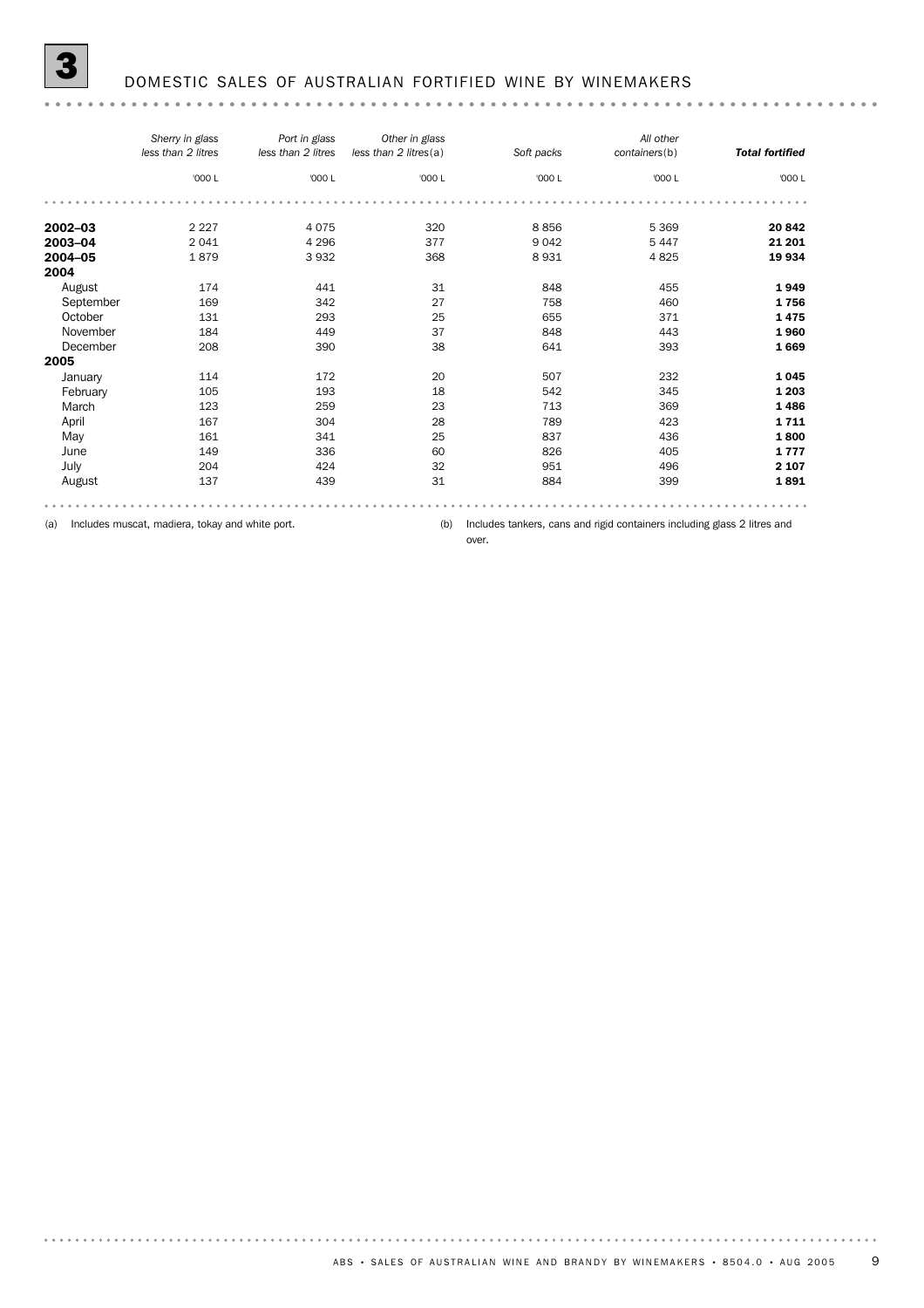|           | WINE TYPE      |                      |                      |                   |                   |         |                      |
|-----------|----------------|----------------------|----------------------|-------------------|-------------------|---------|----------------------|
|           |                |                      |                      |                   |                   |         |                      |
| Period    | White<br>table | Red/rosé<br>table(b) | Total<br>table       | Fortified<br>wine | Sparkling<br>wine | Other   | <b>Total</b><br>wine |
|           |                |                      |                      |                   |                   |         |                      |
|           |                |                      |                      |                   |                   |         |                      |
|           |                |                      | OUANTITY ('000 L)    |                   |                   |         |                      |
| 2002-03   | 193 736        | 312 881              | 506 617              | 3 0 3 4           | 7933              | 1 0 1 0 | 518 595              |
| 2003-04   | 206 487        | 364 767              | 571 254              | 2 5 1 2           | 9805              | 749     | 584 319              |
| 2004-05   | 233 897        | 420 615              | 654 513              | 2069              | 12 4 4 5          | 693     | 669 720              |
| 2004      |                |                      |                      |                   |                   |         |                      |
| June      | 18 511         | 36 562               | 55 073               | 247               | 679               | 53      | 56 052               |
| July      | 19626          | 30 639               | 50 265               | 134               | 541               | 73      | 51 013               |
| August    | 22 600         | 37 134               | 59 734               | 121               | 1 1 4 8           | 45      | 61 048               |
| September | 22 366         | 37 154               | 59 520               | 149               | 1 4 9 2           | 70      | 61 231               |
| October   | 22 623         | 37 457               | 60 080               | 153               | 2099              | 44      | 62 376               |
| November  | 17 320         | 33 186               | 50 507               | 126               | 1 1 7 6           | 74      | 51882                |
| December  | 16 4 14        | 35 846               | 52 260               | 309               | 1317              | 37      | 53 923               |
| 2005      |                |                      |                      |                   |                   |         |                      |
| January   | 15 4 22        | 29 7 29              | 45 151               | 168               | 463               | 79      | 45 861               |
| February  | 14 862         | 29 991               | 44 853               | 172               | 1092              | 68      | 46 184               |
| March     | 18 107         | 37 134               | 55 241               | 134               | 834               | 107     | 56 316               |
| April     | 20 49 6        | 40 041               | 60 536               | 217               | 906               | 16      | 61 675               |
| May       | 20 079         | 35 930               | 56 009               | 186               | 651               | 42      | 56 889               |
| June      | 23 981         | 36 376               | 60 357               | 198               | 727               | 39      | 61 321               |
| July      | r21 471        | r38 556              | r60 027              | r138              | r817              | 37      | r61 019              |
| August    | 23 838         | 36 072               | 59 910               | 209               | 900               | 54      | 61 073               |
|           |                |                      |                      |                   |                   |         |                      |
|           |                |                      | VALUE(c) $($ \$'000) |                   |                   |         |                      |
| 2002-03   | 788 239        | 1561361              | 2 349 600            | 18 26 6           | 48 934            | 6 3 4 6 | 2 4 2 3 1 4 5        |
| 2003-04   | 793 900        | 1 628 008            | 2 421 908            | 13 665            | 53 346            | 4 7 4 0 | 2 493 659            |
| 2004-05   | 843 032        | 1787050              | 2 630 082            | 12 653            | 67 502            | 4 9 1 0 | 2 7 1 5 1 4 7        |
| 2004      |                |                      |                      |                   |                   |         |                      |
| June      | 76 670         | 166 736              | 243 406              | 915               | 4071              | 306     | 248 698              |
| July      | 72 731         | 136 914              | 209 644              | 898               | 3 2 1 7           | 438     | 214 198              |
| August    | 82 280         | 157 703              | 239 983              | 887               | 6 1 6 1           | 428     | 247 460              |
| September | 86 635         | 168 685              | 255 319              | 1 0 6 8           | 7996              | 448     | 264 832              |
| October   | 83 363         | 173 240              | 256 603              | 941               | 11 081            | 319     | 268 944              |
| November  | 62 144         | 139 160              | 201 303              | 787               | 6822              | 545     | 209 458              |
| December  | 62 804         | 154 406              | 217 210              | 1918              | 7 5 5 2           | 388     | 227 068              |
| 2005      |                |                      |                      |                   |                   |         |                      |
| January   | 57 065         | 120 577              | 177 643              | 848               | 2 2 5 6           | 400     | 181 146              |
| February  | 54 175         | 120 823              | 174 998              | 847               | 5025              | 439     | 181 308              |
| March     | 64 966         | 155 151              | 220 116              | 1 1 1 2           | 4672              | 731     | 226 632              |
| April     | 71 325         | 153 330              | 224 655              | 1087              | 4975              | 153     | 230 870              |
| May       | 70 136         | 146 349              | 216 485              | 1 1 7 4           | 3834              | 414     | 221 907              |
| June      | 75 409         | 160 712              | 236 121              | 1086              | 3910              | 207     | 241 324              |
| July      | r76 669        | r158 153             | r234 822             | r1055             | r4 275            | 264     | r240 416             |
| August    | 81851          | 151 238              | 233 089              | 1 2 6 9           | 5041              | 324     | 239 723              |
|           |                |                      |                      |                   |                   |         |                      |

r revised

(a) Exports may include sales made by exporters other than winemakers.

(b) Includes 'Other table wine'.

(c) See paragraph 8 of the Explanatory Notes.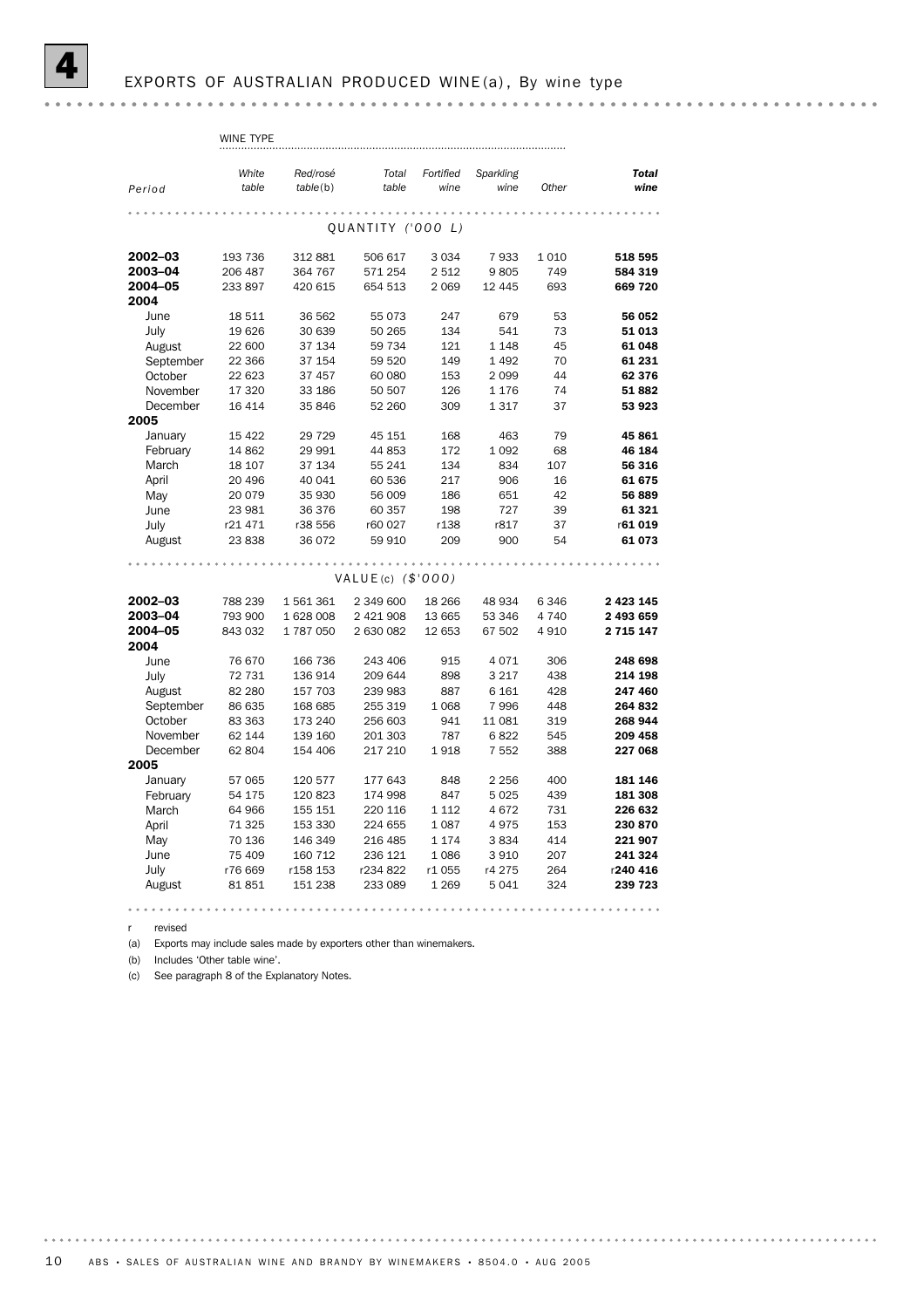### EXPORTS AND IMPORTS OF BRANDY

|           | EXPORTS(a)     |          |           | IMPORTS(b) |  |  |
|-----------|----------------|----------|-----------|------------|--|--|
|           | Quantity       | Value(c) | Quantity  | Value(c)   |  |  |
| Period    | '000 L al      | \$'000   | '000 L al | \$'000     |  |  |
|           |                |          |           |            |  |  |
| 2002-03   | 21             | 172      | 557       | 9570       |  |  |
| 2003-04   | 11             | 323      | 540       | 10 4 25    |  |  |
| 2004-05   | 18             | 913      | 519       | 9054       |  |  |
| 2004      |                |          |           |            |  |  |
| June      | $\overline{2}$ | 30       | 38        | 506        |  |  |
| July      | $\overline{2}$ | 244      | 49        | 753        |  |  |
| August    | $\overline{2}$ | 29       | 31        | 463        |  |  |
| September | $\mathbf{1}$   | 9        | 60        | 1 2 6 4    |  |  |
| October   | $\mathbf{1}$   | 44       | 35        | 662        |  |  |
| November  | 3              | 120      | 66        | 1 1 5 1    |  |  |
| December  |                | 18       | 74        | 1 3 8 7    |  |  |
| 2005      |                |          |           |            |  |  |
| January   | 5              | 49       | 35        | 650        |  |  |
| February  | $\mathbf{1}$   | 154      | 29        | 496        |  |  |
| March     |                | 62       | 32        | 465        |  |  |
| April     |                | 27       | 29        | 507        |  |  |
| May       | $\mathbf{1}$   | 18       | 31        | 512        |  |  |
| June      | $\mathbf{1}$   | 140      | 49        | 744        |  |  |
| July      | 5              | 170      | 37        | 579        |  |  |
| August    | $\overline{2}$ | 56       | 44        | 967        |  |  |

— nil or rounded to zero (including null cells)

(a) Exports may include sales made by exporters other than winemakers.

(b) Imports cleared for home consumption. See paragraph 6 of the Explanatory Notes.

(c) See paragraphs 8 and 9 of the Explanatory Notes.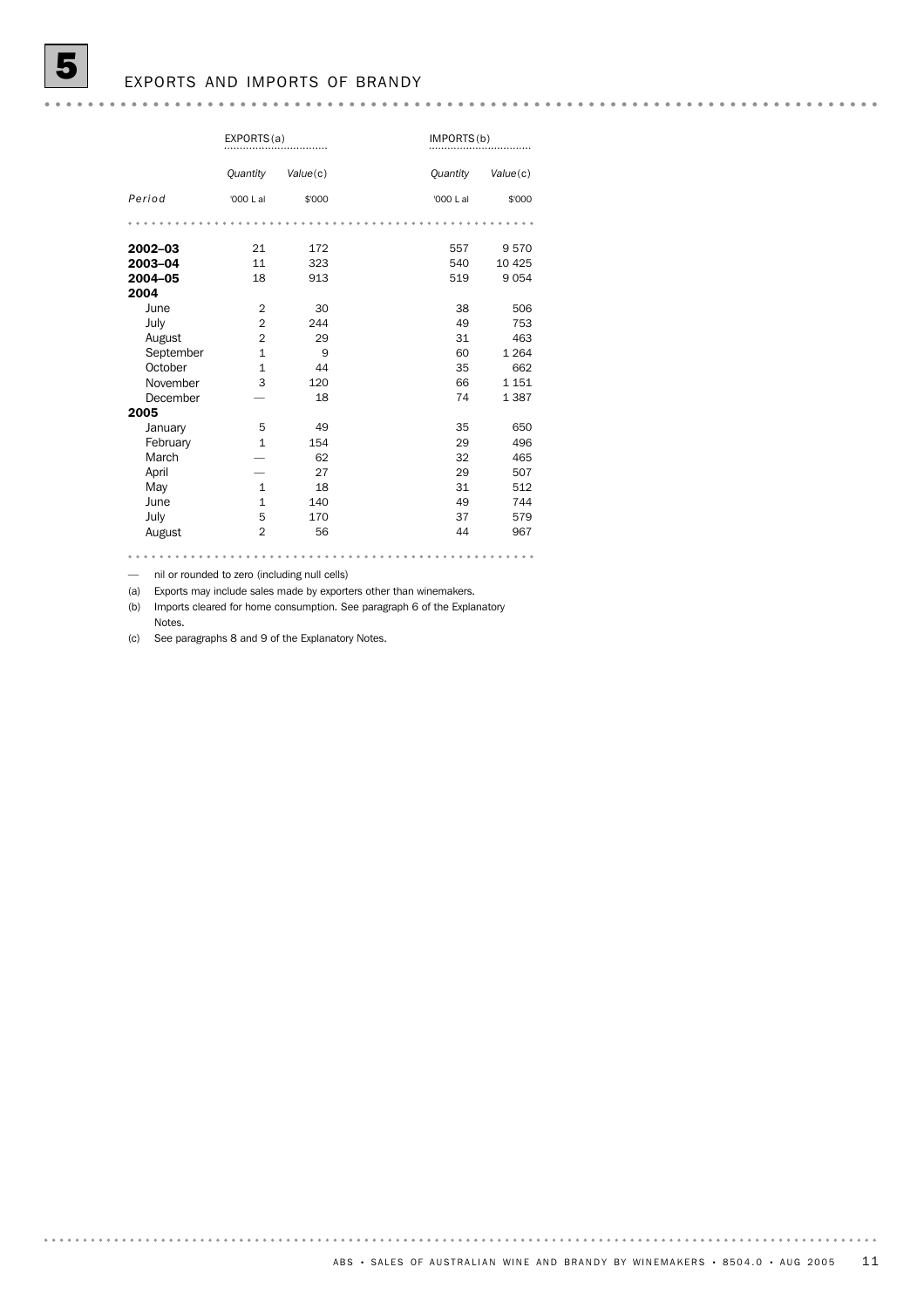### 6 EXPORTS AND IMPORTS, Selected countries(a) —August 2005

|                                                                     | <b>WINE TYPE</b>         |                      |                |                          |                          |                          | TOTAL WINE                                                  |          |
|---------------------------------------------------------------------|--------------------------|----------------------|----------------|--------------------------|--------------------------|--------------------------|-------------------------------------------------------------|----------|
|                                                                     | White<br>table           | Red/rosé<br>table(b) | Total<br>table | Fortified                | Sparkling                | Other                    | <b>Quantity</b>                                             | Value(c) |
| Country                                                             | '000 L                   | '000 L               | '000 L         | '000 L                   | '000 L                   | '000 L                   | '000 L                                                      | \$'000   |
|                                                                     |                          |                      |                |                          |                          |                          |                                                             |          |
|                                                                     |                          |                      | EXPORTS(d)     |                          |                          |                          |                                                             |          |
| United Kingdom                                                      | 10 913                   | 12 4 14              | 23 3 27        | 70                       | 491                      | $\mathbf{1}$             | 23 889                                                      | 88 094   |
| United States of America                                            | 6 3 3 0                  | 10 534               | 16864          | 43                       | 75                       | $\overline{\phantom{0}}$ | 16 982                                                      | 69805    |
| New Zealand                                                         | 446                      | 863                  | 1 3 0 9        | 8                        | 66                       | 9                        | 1 3 9 3                                                     | 5845     |
| Canada                                                              | 860                      | 2 2 7 1              | 3 1 3 1        | 38                       | 19                       | 24                       | 3 2 1 3                                                     | 20837    |
| Germany, Federal Republic of                                        | 580                      | 1689                 | 2 2 6 9        |                          |                          |                          | 2 2 6 9                                                     | 5 3 6 8  |
| Netherlands                                                         | 1 3 3 4                  | 1311                 | 2 6 4 5        | $\mathbf{1}$             | 6                        |                          | 2651                                                        | 7970     |
| Denmark                                                             | 292                      | 1 4 8 4              | 1776           | $\mathbf{1}$             | 6                        |                          | 1783                                                        | 5025     |
| Ireland                                                             | 483                      | 516                  | 998            | L.                       | 35                       |                          | 1 0 3 4                                                     | 4827     |
| Sweden                                                              | 259                      | 592                  | 852            | 3                        | 50                       |                          | 905                                                         | 4 2 4 6  |
|                                                                     |                          |                      |                |                          |                          |                          |                                                             |          |
| Belgium                                                             | 986                      | 804                  | 1790           | $\mathbf{1}$             | 4                        |                          | 1795                                                        | 4 0 2 1  |
| Japan                                                               | 358                      | 646                  | 1 0 0 4        | 6                        | 73                       | $\overline{\phantom{0}}$ | 1 0 8 2                                                     | 5956     |
| Switzerland                                                         | 65                       | 255                  | 319            |                          | $\overline{\phantom{0}}$ |                          | 320                                                         | 1096     |
| France                                                              | 232                      | 446                  | 678            |                          |                          |                          | 678                                                         | 967      |
| Singapore                                                           | 80                       | 275                  | 356            |                          | 5                        |                          | 361                                                         | 3 0 9 2  |
| Norway                                                              | 60                       | 374                  | 434            | $\mathbf{1}$             | 5                        |                          | 440                                                         | 1702     |
| Hong Kong                                                           | 69                       | 168                  | 237            | 11                       | 14                       | $\overline{2}$           | 263                                                         | 1758     |
| Malaysia                                                            | 33                       | 121                  | 154            |                          | $\overline{\phantom{0}}$ |                          | 154                                                         | 1 1 1 0  |
| Finland                                                             | 54                       | 157                  | 211            |                          | $\overline{7}$           |                          | 217                                                         | 1 1 0 2  |
| Thailand                                                            | 26                       | 65                   | 91             | 17                       | $\overline{4}$           |                          | 112                                                         | 467      |
| <b>United Arab Emirates</b>                                         | 49                       | 64                   | 113            | 3                        | $\overline{7}$           |                          | 123                                                         | 486      |
| Total other countries(e)                                            | 331                      | 1022                 | 1 3 5 3        | 5                        | 34                       | 17                       | 1 4 0 8                                                     | 5948     |
| <b>Total all countries</b>                                          | 23838                    | 36 072               | 59 910         | 209                      | 900                      | 54                       | 61073                                                       | 239 723  |
|                                                                     | $-0.0001$                |                      | .              |                          |                          |                          |                                                             |          |
|                                                                     |                          |                      | IMPORTS (f)    |                          |                          |                          |                                                             |          |
| New Zealand                                                         | 917                      | 161                  | 1078           |                          | 13                       | 13                       | 1 1 0 4                                                     | 9322     |
| Italy                                                               | 39                       | 175                  | 214            | $\overline{7}$           | 302                      | 4                        | 527                                                         | 3 1 2 1  |
| France                                                              | 49                       | 73                   | 122            | $\overline{\phantom{0}}$ | 154                      | $\overline{2}$           | 278                                                         | 5937     |
| Spain                                                               | 3                        | 6                    | 9              | $\mathbf{1}$             | 67                       | $\overline{\phantom{0}}$ | 77                                                          | 367      |
| Portugal                                                            | 13                       | 32                   | 45             |                          | $\overline{\phantom{0}}$ | 31                       | 76                                                          | 227      |
| United Kingdom                                                      | $\overline{\phantom{0}}$ | $\mathbf{1}$         | $\overline{2}$ |                          | -                        | -                        | $\overline{2}$                                              | 130      |
| Germany, Federal Republic of                                        | 13                       | 2                    | 15             |                          |                          | 14                       | 29                                                          | 193      |
| Greece                                                              | 6                        | 18                   | 24             |                          |                          | $\overline{4}$           | 27                                                          | 63       |
| Total other countries(e)                                            | 26                       | 75                   | 101            | 1                        |                          | 24                       | 126                                                         | 653      |
| <b>Total all countries</b>                                          | 1065                     | 543                  | 1608           | 9                        | 536                      | 92                       | 2 2 4 5                                                     | 20 014   |
|                                                                     |                          | $- - - - -$          |                |                          |                          | 0.0.0                    |                                                             |          |
| nil or rounded to zero (including null cells)                       |                          |                      | (d)            |                          |                          |                          | Exports may include sales made by exporters other than      |          |
| (a)<br>For details on the selection of countries see paragraph 7 of |                          |                      |                | winemakers.              |                          |                          |                                                             |          |
| the Explanatory Notes.                                              |                          |                      | (e)            |                          |                          |                          | Includes other countries as detailed in Standard Australian |          |

(b) Includes 'Other table wine'.

(c) See paragraphs 8 and 9 of the Explanatory Notes.

(e) Includes other countries as detailed in *Standard Australian Classification of Countries (SACC)* (cat. no. 1269.0).

(f) Imports cleared for home consumption. See paragraph 6 of the Explanatory Notes.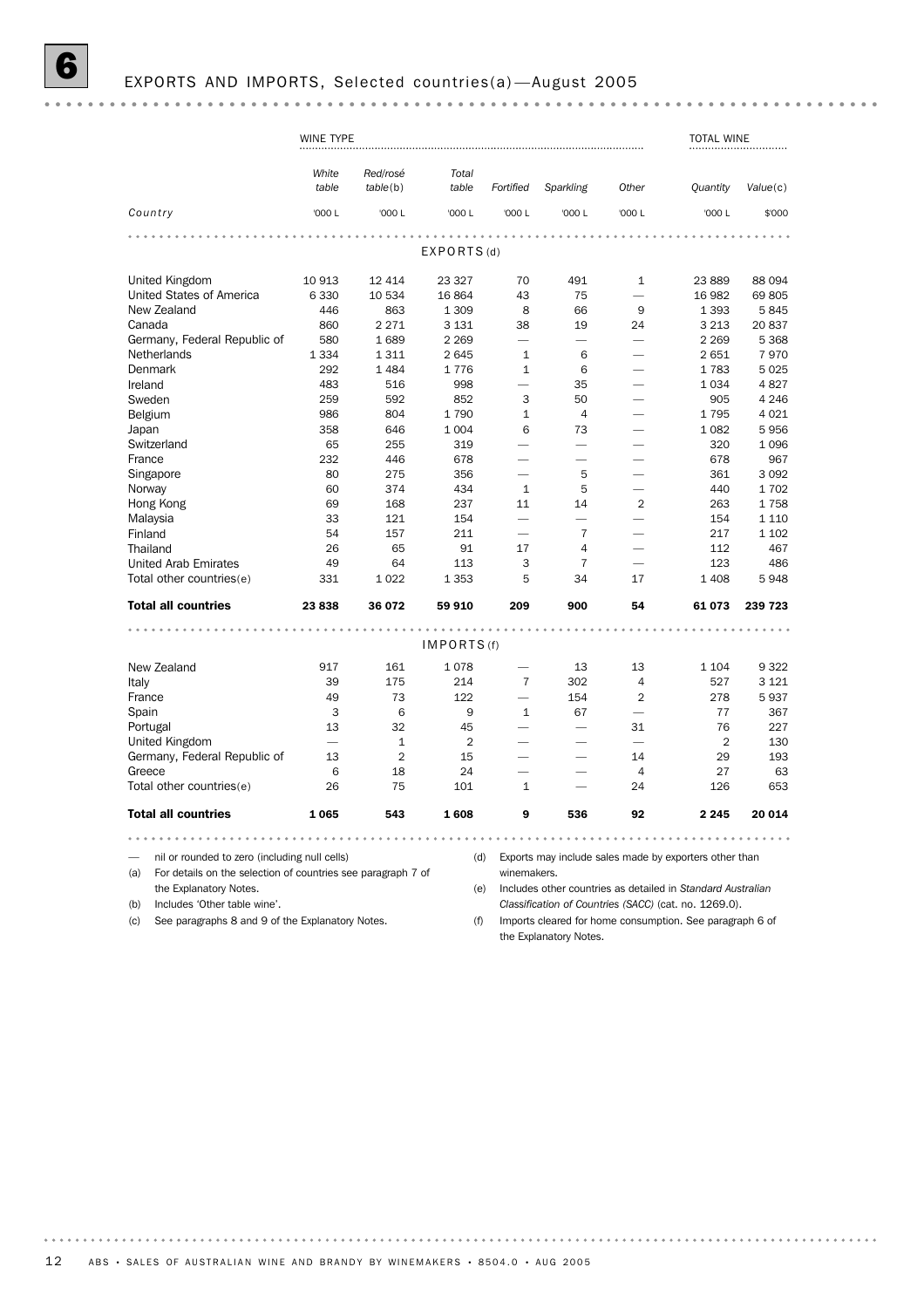

### EXPORTS OF AUSTRALIAN WINE (a), By region

|                 | Oceania           | Europe                 |                    |                     |                     |          |                          |                      |
|-----------------|-------------------|------------------------|--------------------|---------------------|---------------------|----------|--------------------------|----------------------|
| Period          | and<br>Antarctica | and the<br>former USSR | South-East<br>Asia | North-East<br>Asia  | Northern<br>America | Other(b) | <b>Total all regions</b> | European<br>Union(c) |
|                 |                   |                        |                    |                     |                     |          |                          |                      |
|                 |                   |                        |                    | QUANTITY ('000 L)   |                     |          |                          |                      |
|                 |                   |                        |                    |                     |                     |          |                          |                      |
| $2002 - 03$     | 33 499            | 290 011                | 7 2 4 9            | 9 1 5 2             | 175 321             | 3 3 6 4  | 518 595                  | 281 933              |
| 2003-04         | 28 615            | 322 546                | 9 3 3 3            | 12 3 98             | 207 970             | 3 4 5 7  | 584 319                  | 313 948              |
| 2004-05<br>2004 | 26 615            | 374 626                | 13 2 30            | 17 279              | 233 171             | 4798     | 669 720                  | 368 010              |
|                 |                   |                        |                    |                     |                     |          |                          |                      |
| June            | 2 0 1 7           | 29 180                 | 699                | 1434                | 22 4 25             | 296      | 56 052                   | 28 473               |
| July            | 2 0 2 8           | 26 872                 | 677                | 1 2 2 6             | 19 402              | 809      | 51 013                   | 26 106               |
| August          | 2846              | 39 543                 | 883                | 1 3 9 2             | 16 069              | 315      | 61 048                   | 38 672               |
| September       | 3 2 4 0           | 35 531                 | 859                | 1 2 2 1             | 20 10 1             | 278      | 61 231                   | 35 081               |
| October         | 2 3 9 0           | 37 201                 | 934                | 1934                | 19 588              | 329      | 62 376                   | 36 725<br>30 019     |
| November        | 3 0 2 1           | 30 529                 | 1556               | 2 0 8 6             | 14 29 1             | 399      | 51882                    |                      |
| December        | 1901              | 25 35 9                | 1 1 7 6            | 1 3 5 2             | 23 802              | 333      | 53 923                   | 25 006               |
| 2005            |                   |                        |                    |                     |                     |          |                          |                      |
| January         | 1 4 3 8           | 24 481                 | 646                | 1 1 0 5             | 17975               | 217      | 45 861                   | 24 000               |
| February        | 1571              | 27828                  | 712                | 1 3 5 5             | 14 277              | 441      | 46 184                   | 27 243<br>28 189     |
| March           | 2075              | 28 610                 | 1 3 8 9            | 1 3 5 0             | 22 474              | 418      | 56 316                   |                      |
| April           | 2 0 1 0           | 35 28 2                | 855                | 1523                | 21 5 21             | 485      | 61 675                   | 34 773               |
| May             | 2 1 9 4           | 26 4 65                | 2 7 4 7            | 1 2 2 2             | 23 840              | 421      | 56 889                   | 25 908               |
| June            | 1902              | 36 926                 | 795                | 1512                | 19831               | 355      | 61 321                   | 36 288               |
| July            | r2 695            | r36 790                | 682                | r1 399              | r18 967             | r487     | r61019                   | r36 261              |
| August          | 1505              | 36 430                 | 746                | 1898                | 20 195              | 299      | 61 073                   | 35 549               |
|                 |                   |                        |                    |                     |                     |          |                          |                      |
|                 |                   |                        |                    | $VALUE(d)$ (\$'000) |                     |          |                          |                      |
| 2002-03         | 107 376           | 1 184 324              | 52 246             | 57 470              | 1 007 724           | 14 006   | 2 4 2 3 1 4 5            | 1 141 847            |
| 2003-04         | 106839            | 1 165 185              | 61869              | 74 274              | 1071017             | 14 4 7 4 | 2 493 659                | 1 133 062            |
| 2004-05         | 104 390           | 1 316 531              | 74 717             | 93 667              | 1 106 231           | 19 611   | 2 7 1 5 1 4 7            | 1 287 7 25           |
| 2004            |                   |                        |                    |                     |                     |          |                          |                      |
| June            | 8 7 7 7           | 109831                 | 5 3 4 8            | 8571                | 114 804             | 1 3 6 7  | 248 698                  | 106 023              |
| July            | 9 7 2 7           | 98 702                 | 4 9 6 9            | 6371                | 91 885              | 2 5 4 4  | 214 198                  | 95 206               |
| August          | 11 063            | 145 381                | 6374               | 7978                | 75 347              | 1317     | 247 460                  | 141 516              |
| September       | 10 7 25           | 145 222                | 6038               | 6881                | 94 611              | 1 3 5 5  | 264 832                  | 143 345              |
| October         | 8971              | 140 117                | 7 1 9 5            | 9991                | 101 295             | 1375     | 268 944                  | 138 055              |
| November        | 12 569            | 101 172                | 9 1 4 2            | 11 312              | 73 402              | 1862     | 209 458                  | 98 678               |
| December        | 8 6 8 1           | 90 037                 | 6977               | 7993                | 111 913             | 1467     | 227 068                  | 88 247               |
| 2005            |                   |                        |                    |                     |                     |          |                          |                      |
| January         | 4 4 0 0           | 89 112                 | 4 4 0 9            | 6032                | 76 149              | 1044     | 181 146                  | 87 199               |
| February        | 5 7 8 5           | 92 813                 | 5 1 5 6            | 6894                | 69 0 28             | 1632     | 181 308                  | 90 393               |
| March           | 7801              | 93 948                 | 6613               | 8 2 5 8             | 108 074             | 1937     | 226 632                  | 92 312               |
| April           | 7920              | 112 579                | 6815               | 8 4 2 4             | 93 25 2             | 1880     | 230 870                  | 110 401              |
| May             | 8 7 1 2           | 91 115                 | 5866               | 6 2 1 1             | 108 189             | 1813     | 221 907                  | 88 772               |
| June            | 8 0 3 7           | 116 333                | 5 1 6 3            | 7 3 2 1             | 103 086             | 1 3 8 5  | 241 324                  | 113 601              |
| July            | r10 044           | r124 827               | r4 757             | r8 013              | r90 812             | r1961    | r240 416                 | r121 358             |
| August          | 6 4 1 0           | 126 103                | 5 400              | 9620                | 90 643              | 1546     | 239 723                  | 122 709              |
|                 |                   |                        |                    |                     |                     |          |                          |                      |

r revised

. . . . . . . .

(a) Exports may include sales made by exporters other than winemakers.

(c) The 'European Union' is not additional to the total and is a component of the

(b) Includes ships' stores and other countries as detailed in *Standard Australian*

*Classification of Countries (SACC)* (cat. no. 1269.0).

'Europe and the former USSR' region. Includes all 25 current members of the European Union.

(d) See paragraph 8 of the Explanatory Notes.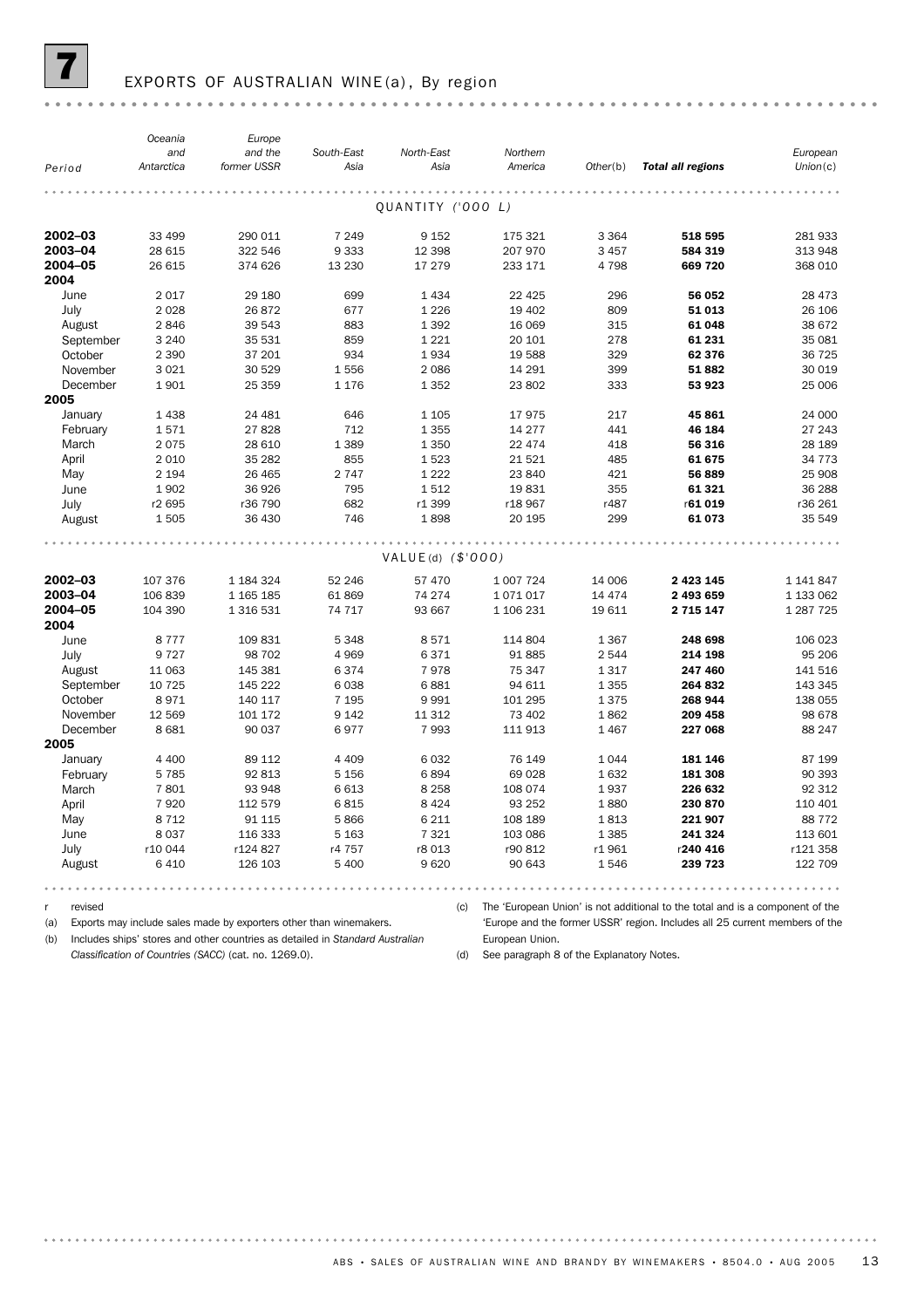### IMPORTS CLEARED(a), Selected countries(b)

|             | New<br>Zealand | Italy   | France  | Spain  | Portugal | United<br>Kingdom | Germany,<br>Federal<br>Republic<br>of | Greece         | Other   | <b>Total all</b><br>countries |
|-------------|----------------|---------|---------|--------|----------|-------------------|---------------------------------------|----------------|---------|-------------------------------|
| Period      | '000 L         | '000 L  | '000 L  | '000 L | '000 L   | '000 L            | '000 L                                | '000 L         | '000 L  | '000 L                        |
|             |                |         |         |        |          |                   |                                       |                |         |                               |
| $2002 - 03$ | 4929           | 4844    | 2 7 2 8 | 501    | 463      | 400               | 368                                   | 357            | 2523    | 17 112                        |
| 2003-04     | 5 6 2 9        | 4 6 7 2 | 3 0 6 4 | 564    | 621      | 20                | 354                                   | 313            | 3501    | 18737                         |
| 2004-05     | 9479           | 4937    | 3 4 9 2 | 684    | 418      | 31                | 448                                   | 285            | 2 3 6 4 | 22 139                        |
| 2004        |                |         |         |        |          |                   |                                       |                |         |                               |
| June        | 243            | 321     | 231     | 44     | 83       | 5                 | 26                                    | 11             | 70      | 1 0 3 3                       |
| July        | 573            | 447     | 198     | 55     | 50       | 9                 | 35                                    | 31             | 55      | 1453                          |
| August      | 836            | 423     | 281     | 13     | 37       | -                 | 26                                    | 16             | 78      | 1710                          |
| September   | 1 1 6 6        | 388     | 395     | 68     | 41       |                   | 47                                    | 14             | 112     | 2 2 3 3                       |
| October     | 945            | 627     | 367     | 60     | 41       | 11                | 20                                    | 17             | 353     | 2 4 4 1                       |
| November    | 902            | 592     | 330     | 140    | 26       | $\overline{2}$    | 32                                    | 45             | 714     | 2 7 8 3                       |
| December    | 1055           | 580     | 510     | 84     | 44       | $\mathbf{1}$      | 51                                    | 39             | 398     | 2761                          |
| 2005        |                |         |         |        |          |                   |                                       |                |         |                               |
| January     | 584            | 328     | 151     | 34     | 21       |                   | 34                                    | 34             | 79      | 1 2 6 4                       |
| February    | 665            | 438     | 230     | 32     | 23       |                   | 22                                    | $\overline{7}$ | 83      | 1500                          |
| March       | 905            | 356     | 234     | 73     | 60       |                   | 66                                    | 18             | 133     | 1845                          |
| April       | 607            | 247     | 247     | 15     | 21       | 6                 | 41                                    | 10             | 133     | 1 3 2 6                       |
| May         | 695            | 255     | 196     | 100    | 23       | $\overline{2}$    | 48                                    | 20             | 131     | 1 4 6 9                       |
| June        | 545            | 257     | 352     | 11     | 33       |                   | 27                                    | 36             | 94      | 1 3 5 5                       |
| July        | 553            | 491     | 255     | 24     | 42       | $\mathbf{1}$      | 25                                    | 32             | 108     | 1531                          |
| August      | 1 1 0 4        | 527     | 278     | 77     | 76       | $\overline{2}$    | 29                                    | 27             | 126     | 2 2 4 5                       |
|             |                |         |         |        |          |                   |                                       |                |         |                               |

— nil or rounded to zero (including null cells)

(b) For details on the selection of countries see paragraph 7 of the

Explanatory Notes.

(a) Imports cleared for home consumption. See paragraph 6 of the Explanatory Notes.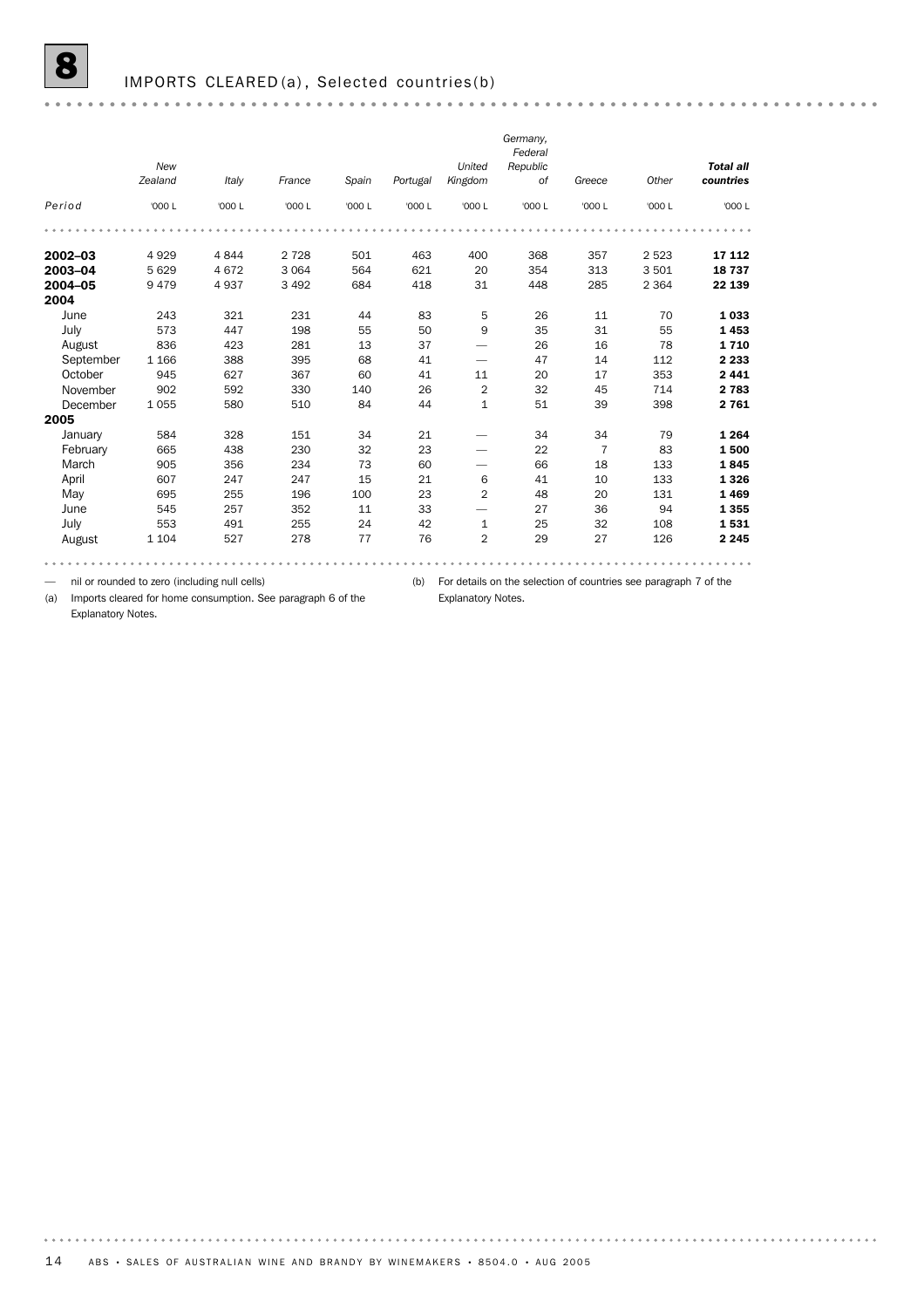| $\frac{1}{2}$ |  |
|---------------|--|
|               |  |

|                  | <b>WINE TYPE</b> |          |                      |           |           |         |              |
|------------------|------------------|----------|----------------------|-----------|-----------|---------|--------------|
|                  |                  |          |                      |           |           |         |              |
|                  | White            | Red/rosé | Table                | Fortified | Sparkling | Other   | <b>Total</b> |
| Period           | table            | table(b) | wine                 | wine      | wine      | wine    | wine         |
|                  |                  |          |                      |           |           |         |              |
|                  |                  |          | QUANTITY ('000 L)    |           |           |         |              |
|                  |                  |          |                      |           |           |         |              |
| 2002-03          | 6446             | 4 6 24   | 11070                | 190       | 3851      | 2 0 0 1 | 17 112       |
| 2003-04          | 7 7 0 3          | 4 1 1 4  | 11817                | 734       | 4787      | 1 3 9 9 | 18737        |
| 2004-05          | 10 502           | 4 2 8 0  | 14 7 8 2             | 253       | 5 187     | 1918    | 22 139       |
| 2004             |                  |          |                      |           |           |         |              |
| June             | 308              | 299      | 607                  | 10        | 289       | 127     | 1 0 3 3      |
| July             | 616              | 366      | 982                  | 26        | 303       | 142     | 1453         |
| August           | 864              | 334      | 1 1 9 8              | 14        | 360       | 138     | 1710         |
| September        | 1 0 6 9          | 445      | 1514                 | 30        | 530       | 159     | 2 2 3 3      |
| October          | 1 1 8 1          | 419      | 1600                 | 32        | 700       | 109     | 2 4 4 1      |
| November         | 1 3 4 0          | 365      | 1706                 | 20        | 771       | 286     | 2 7 8 3      |
| December         | 1 2 3 0          | 486      | 1716                 | 21        | 750       | 274     | 2 7 6 1      |
| 2005             |                  |          |                      |           |           |         |              |
| January          | 568              | 217      | 785                  | 25        | 297       | 156     | 1 2 6 4      |
| February         | 530              | 375      | 905                  | 19        | 367       | 210     | 1500         |
| March            | 992              | 344      | 1336                 | 19        | 363       | 125     | 1845         |
| April            | 659              | 321      | 980                  | 16        | 237       | 93      | 1 3 2 6      |
| May              | 727              | 342      | 1 0 6 8              | 19        | 273       | 109     | 1469         |
| June             | 725              | 267      | 991                  | 12        | 234       | 117     | 1355         |
| July             | 591              | 355      | 946                  | 16        | 390       | 180     | 1531         |
| August           | 1065             | 543      | 1608                 | 9         | 536       | 92      | 2 2 4 5      |
|                  |                  |          |                      |           |           |         |              |
|                  |                  |          | VALUE(c) $($ \$'000) |           |           |         |              |
|                  |                  |          |                      |           |           |         |              |
| 2002-03          | 47 504           | 27 733   | 75 237               | 1 1 7 9   | 53 703    | 9088    | 139 207      |
| 2003-04          | 50 345           | 29 541   | 79 886               | 2 0 6 5   | 64 995    | 5 4 5 9 | 152 405      |
| 2004-05          | 78 4 28          | r30 509  | r108 937             | 1728      | 68 063    | 9512    | r188 240     |
| 2004             |                  |          |                      |           |           |         |              |
| June             | 2 7 5 8          | 1780     | 4538                 | 34        | 3 2 6 5   | 495     | 8 3 3 1      |
| July             | 5 1 6 0          | 2 3 8 1  | 7541                 | 129       | 3 4 9 7   | 594     | 11762        |
| August           | 7673             | 2 7 1 3  | 10 386               | 110       | 4873      | 705     | 16 074       |
| September        | 8872             | 3 4 7 7  | 12 350               | 316       | 7876      | 1045    | 21586        |
| October          | 8500             | 3 0 1 0  | 11510                | 192       | 8 2 2 2   | 462     | 20 387       |
| November         | 6996             | 2 9 6 5  | 9960                 | 150       | 9 7 0 4   | 1500    | 21 314       |
| December<br>2005 | 8 4 9 9          | 3 4 6 7  | 11 966               | 161       | 9997      | 1241    | 23 365       |
| January          | 4648             | 1 2 7 5  | 5923                 | 121       | 3 2 9 1   | 753     | 10 088       |
| February         | 4 2 5 7          | 2 2 0 3  | 6460                 | 103       | 4 174     | 1 1 0 9 | 11846        |
| March            | 7 5 3 0          | 1950     | 9479                 | 106       | 4 2 9 5   | 602     | 14 4 83      |
| April            | 5712             | r2 369   | r8 081               | 156       | 4585      | 467     | r13 288      |
| May              | 5 3 4 0          | 2 6 6 4  | 8 0 0 4              | 123       | 3 5 8 5   | 476     | 12 188       |
| June             | 5 2 4 0          | 2 0 3 5  | 7 2 7 5              | 62        | 3 9 6 5   | 557     | 11859        |
| July             | 4806             | 2942     | 7 7 4 8              | 163       | 5 1 1 8   | 770     | 13799        |
| August           | 8887             | 4 2 3 2  | 13 119               | 43        | 6425      | 426     | 20 014       |
|                  |                  |          |                      |           |           |         |              |
|                  |                  |          |                      |           |           |         |              |

r revised

(a) Imports cleared for home consumption. See paragraph 6 of the Explanatory Notes.

(b) Includes 'Other table wine'.

(c) See paragraph 9 of the Explanatory Notes.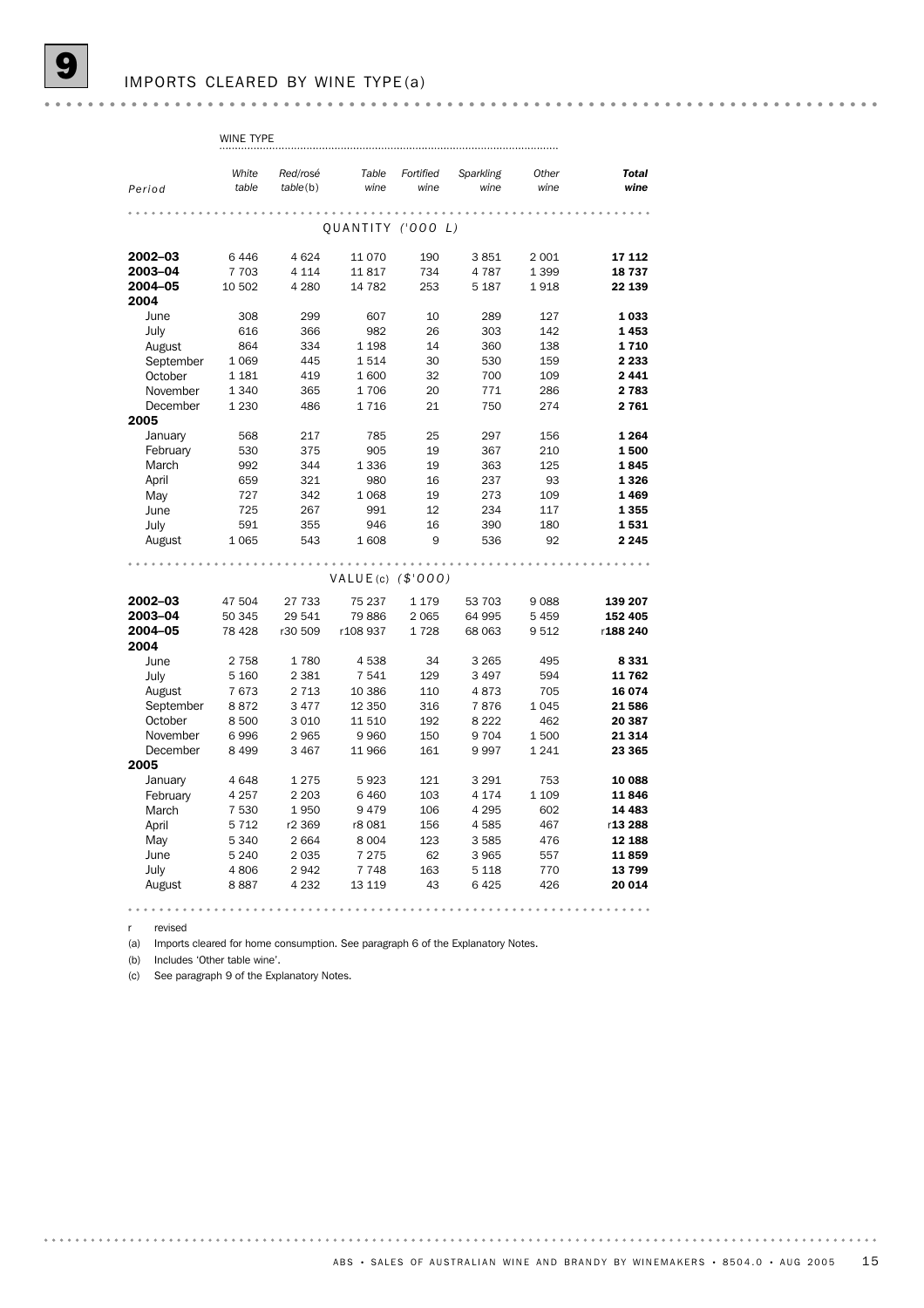### EXPLANATORY NOTES

| <b>INTRODUCTION</b> | 1 The information shown in this publication for the domestic sales of Australian<br>produced wine is obtained directly from winemakers by means of a mail collection. The<br>brandy sales figures shown represent quantities on which excise duty was paid, i.e. the<br>quantity of brandy released for sale. Statistics relating to import clearances and exports<br>are based on information provided to the Australian Customs Service by importers,<br>exporters and their agents.                                                                                                                                                                                                                                                                                                                                                                                                                                                                                                                     |
|---------------------|------------------------------------------------------------------------------------------------------------------------------------------------------------------------------------------------------------------------------------------------------------------------------------------------------------------------------------------------------------------------------------------------------------------------------------------------------------------------------------------------------------------------------------------------------------------------------------------------------------------------------------------------------------------------------------------------------------------------------------------------------------------------------------------------------------------------------------------------------------------------------------------------------------------------------------------------------------------------------------------------------------|
| SCOPE AND COVERAGE  | $\mathbf 2$<br>The information on domestic sales of Australian produced wine is obtained from<br>winemaking enterprises with sales of 250,000 litres or more in either of the previous<br>two financial years. These account for approximately 94% of total wine sales. All sales<br>data are collected on an Australia-wide basis only and state figures are therefore not<br>available.                                                                                                                                                                                                                                                                                                                                                                                                                                                                                                                                                                                                                  |
|                     | 3<br>Tables 1-3 include all sales by winemakers (within the scope of the collection) with<br>the exception of exports, sales for ships' stores, sales of imported wine and brandy and<br>inter-winery sales, the last exclusion being necessary to avoid duplication in the<br>published figures. From July 1998 the definition for table wine in the glass container<br>categories changed from '1 litre and under' to 'less than 2 litres'. This series has been<br>retained as the contribution of the over 1 litre but under 2 litres containers (such as table<br>wine in magnum sized bottles) is believed to have been less than 1%. There is an<br>expectation this contribution will increase in the future. This has a consequential effect<br>for the 'other containers' category which includes glass containers 2 litres and over from<br>July 1998 (prior to this it was glass over 1 litre). This series will also be retained.                                                             |
|                     | 4 From July 2000, the category 'Flavoured wine' has been changed to 'Other wine<br>products'. This change reflects the inclusion of de-alcoholised, low and reduced alcohol<br>wines in the category. These wine types were previously included in 'Table wine'. While<br>it is expected that the effect on the 'Table wine' series resulting from this change will be<br>insignificant, care should be taken in comparing 'Flavoured wine' with 'Other wine<br>products'.                                                                                                                                                                                                                                                                                                                                                                                                                                                                                                                                 |
| IMPORTS AND EXPORTS | Figures relating to international trade in wine and brandy are presented in tables 4–9<br>5.<br>to provide a basis for assessing the overall wine market. ABS procedures are designed to<br>ensure that sufficient editing is undertaken to guarantee the quality and integrity of trade<br>statistics to at least the six-digit Harmonized Commodity Description and Coding System<br>(HS) level. After the release of monthly trade statistics, the ABS may receive a number of<br>client requests to investigate cases of possible misreporting. Most relate to potential<br>errors at the more detailed levels of the commodity classification. Client requests for data<br>investigations of this type will be undertaken free of charge if data at the six-digit level of<br>the HS are affected. Otherwise investigations will only be considered if the value of the<br>aggregate data queried exceeds \$250,000 in each month queried, and the cost of the<br>investigation is met by the client. |
|                     | 6 Imports cleared for home consumption (including re-imports, that is, goods<br>originating in Australia that have been exported but then returned to source) comprise<br>those goods entered for home consumption, together with goods cleared from Customs<br>warehouses. Exports of Australian produce are defined as exports of goods, materials or<br>articles which have been produced, manufactured or partly manufactured in Australia.<br>Due to a change in the Customs Tariff codes implemented in July 1999 and July 2000, the<br>wine type categories are not necessarily comparable with earlier data.                                                                                                                                                                                                                                                                                                                                                                                       |
|                     | 7 In order to retain stability in the time-series of data, the selection of countries for<br>which exports and imports data has been presented has been based upon the level of<br>annual imports or exports from the previous financial year.                                                                                                                                                                                                                                                                                                                                                                                                                                                                                                                                                                                                                                                                                                                                                             |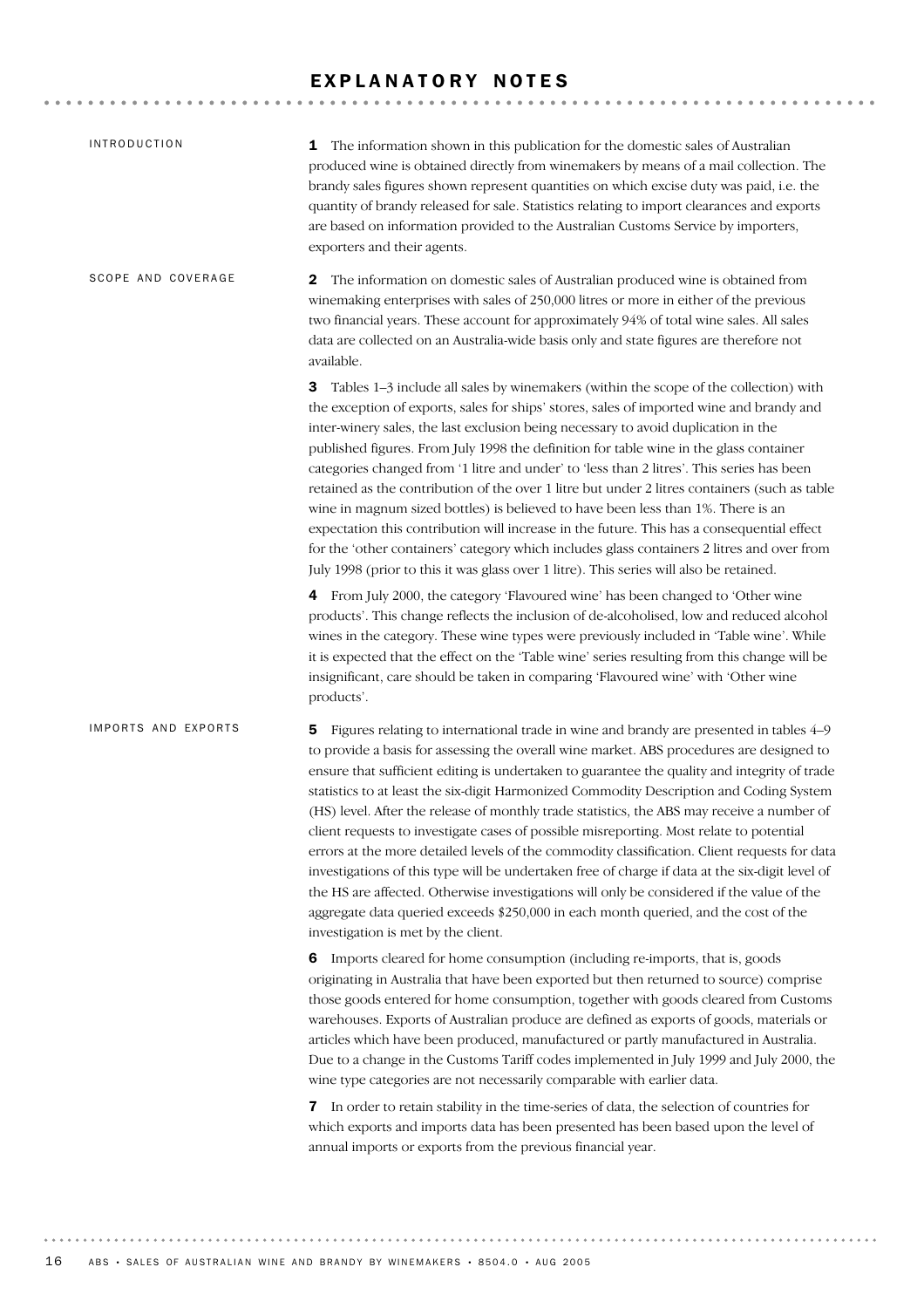### E X P L A N A T O R Y N O T E S *continued*

| IMPORTS AND EXPORTS<br>continued                  | The value of exports is the free on board (f.o.b.) transactions value of the goods<br>8<br>expressed in Australian dollars. The ABS converts foreign currency f.o.b. values to<br>Australian dollars using the exchange rate prevailing on the date of departure shown on<br>the export manifest.                                                                                                                                                                                                                                                                    |  |  |
|---------------------------------------------------|----------------------------------------------------------------------------------------------------------------------------------------------------------------------------------------------------------------------------------------------------------------------------------------------------------------------------------------------------------------------------------------------------------------------------------------------------------------------------------------------------------------------------------------------------------------------|--|--|
|                                                   | The value of imports is the Australian customs value. Goods are valued at the point<br>9<br>of containerisation (in most cases) or the port of shipment, or at the customs frontier of<br>the exporting country, whichever comes first.                                                                                                                                                                                                                                                                                                                              |  |  |
|                                                   | 10 For details of currency conversion procedures for wine export values, please refer<br>to 2.34 and 2.35 of International Merchandise Trade, Australia; Concepts, Sources and<br>Methods, 2001 (cat. no. 5489.0). Goods invoiced in one of six major foreign currencies<br>are converted to Australian dollars by the Australian Bureau of Statistics. Sales in other<br>foreign currencies are converted by the exporter to Australian dollars.                                                                                                                    |  |  |
| SEASONALLY ADJUSTED AND<br><b>TREND ESTIMATES</b> | <b>11</b> Seasonal adjustment is a means of removing the estimated effects of normal<br>seasonal variation from the series so that the effects of other influences can be more<br>clearly recognised. Seasonal adjustment does not remove from the series the effect of<br>irregular influences (e.g. abnormal weather and industrial disputes).                                                                                                                                                                                                                     |  |  |
|                                                   | <b>12</b> The seasonally adjusted estimates in this publication have been produced using a<br>concurrent methodology whereby the seasonal factors are revised each month to take<br>into account the seasonality exhibited by the latest observation. A more detailed review<br>is conducted annually.                                                                                                                                                                                                                                                               |  |  |
|                                                   | 13 The overall degree of revision to the seasonally adjusted estimates is expected to be<br>less on average than would be the case with annual reanalysis only. However, the nature<br>of the seasonal adjustment process is such that the magnitude of some revisions<br>resulting from each adjustment may be quite significant, especially towards the end of<br>the series. For this reason additional care should be exercised when interpreting<br>movements in seasonally adjusted data for recent months.                                                    |  |  |
|                                                   | 14 The smoothing of seasonally adjusted series to create trend estimates is a means of<br>reducing the impact of the irregular component of the series. The trend estimates of<br>wine sales have been derived by applying a 13-term Henderson weighted moving average<br>to the seasonally adjusted series.                                                                                                                                                                                                                                                         |  |  |
|                                                   | 15 For further information, see Information Paper: A Guide to Interpreting Time<br>Series — Monitoring Trends (cat. no. 1349.0) or contact the Director, Time Series<br>Analysis on Canberra (02) 6252 5132.                                                                                                                                                                                                                                                                                                                                                         |  |  |
| ACKNOWLEDGMENT                                    | <b>16</b> ABS publications draw extensively on information provided freely by individuals,<br>businesses, governments and other organisations. Their continued cooperation is very<br>much appreciated: without it, the wide range of statistics published by the ABS would<br>not be available. Information received by the ABS is treated in strict confidence as<br>required by the Census and Statistics Act 1905.                                                                                                                                               |  |  |
| RELATED PUBLICATIONS                              | 17 Another ABS publication which may be of interest is the Australian Wine and<br>Grape Industry (cat. no. 1329.0). This is a statistical compendium of Australia's wine and<br>grape industries containing information on: area of vines and production of grapes by<br>region; wine production and grapes crushed by region; structure of the wine<br>manufacturing industries; stocks of wine held by winemakers at 30 June; domestic wine<br>sales; exports and imports of wine; price indexes of grapes and wine; consumption of<br>wine and world comparisons. |  |  |
|                                                   | 18 Current publications and other products by the ABS are listed in the Catalogue of<br>Publications and Products (cat. no. 1101.0). The Catalogue is available from any ABS<br>office or the ABS web site <http: www.abs.gov.au="">. The ABS also issues a daily Release<br/>Advice on the web site which details products to be released in the week ahead.</http:>                                                                                                                                                                                                |  |  |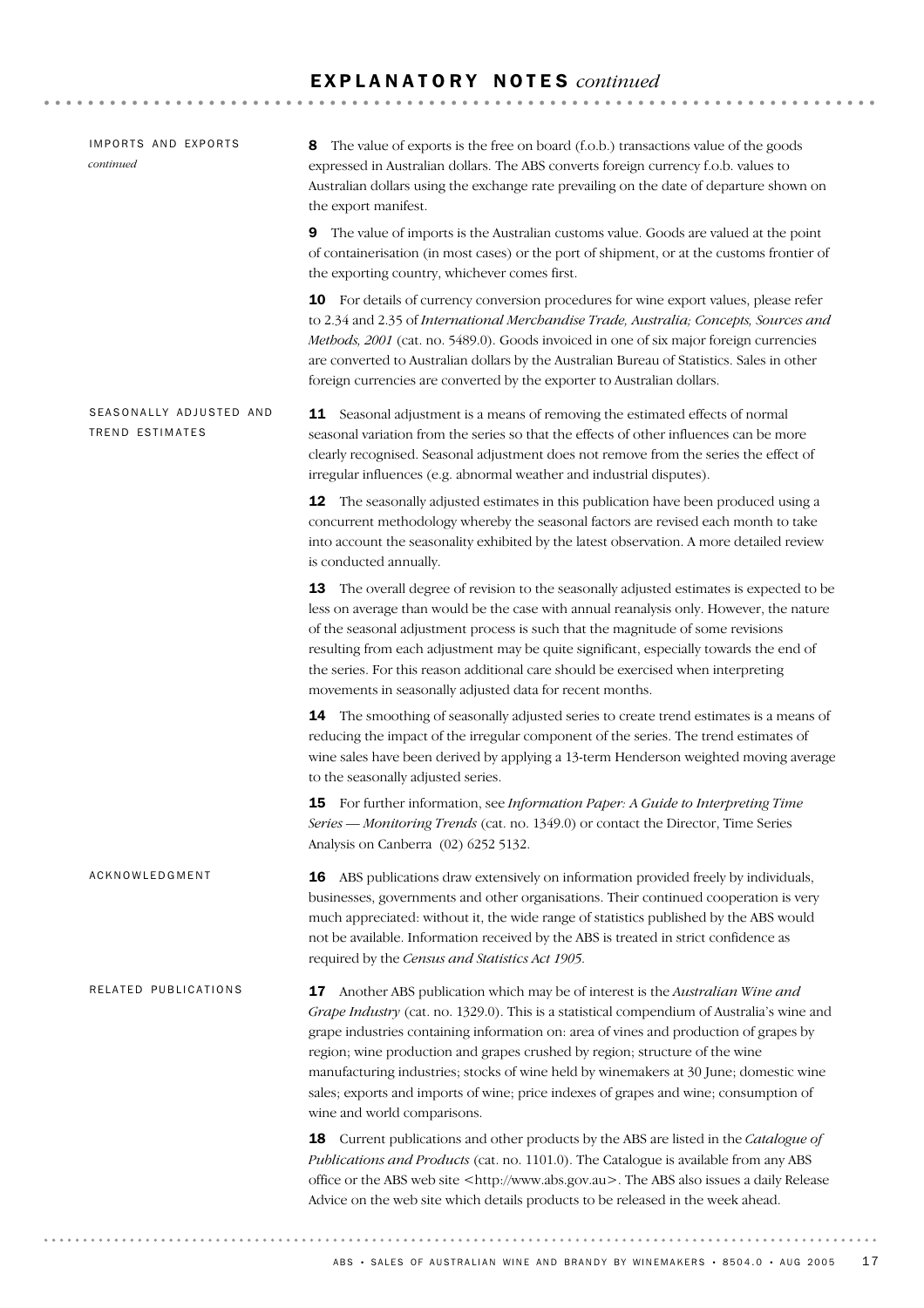### GLOSSARY

| Carbonated wine                 | Wine which has dissolved carbon dioxide and the carbon dioxide is added artificially to<br>the wine.                                                                                                                                                                                                                                                   |
|---------------------------------|--------------------------------------------------------------------------------------------------------------------------------------------------------------------------------------------------------------------------------------------------------------------------------------------------------------------------------------------------------|
| <b>Domestic Sales</b>           | All sales of Australian produced wine by winemakers within the scope of the survey<br>whether they be wholesale or retail sales, or bulk sales to other wineries outside of the<br>scope of the survey. Excluded are inter-winery sales, sales to ships' stores and the<br>volume of imported wine blended with Australian wine and sold domestically. |
| <b>Exports</b>                  | Exports of wine to overseas ports including sales made by exporters and wine producers.                                                                                                                                                                                                                                                                |
| Fortified wine                  | Wine to which grape spirit, brandy or both has been added, thereby adding alcoholic<br>strength and precluding further fermentation. Fortified wine must contain at least<br>150 millilitres/litre and not more than 200 millilitres/litre of ethanol at 200° Centigrade.                                                                              |
| Grape spirit                    | Spirit obtained from the distillation of wine or by-products of winemaking or the<br>fermented liquor of a mash of dried grapes and contains methanol in a proportion not<br>exceeding 3 grams per litre at 20° Centigrade of the ethanol content.                                                                                                     |
| Imports for home<br>consumption | Imported goods brought into the country for consumption or further processing, but<br>excluding goods imported with the reasonable expectation of re-export within a limited<br>time.                                                                                                                                                                  |
| Other containers                | All other wine packaging except glass bottles containing less than 2 litres and soft packs.<br>Included in this category are glass containers greater than 2 litres, cans and bulk wine in<br>tankers or other such containers.                                                                                                                        |
| Other wine products             | Products such as flavoured wine, cocktails, marsala, aperitif and tonic wines.<br>De-alcoholised, low and reduced alcohol wines are also included.                                                                                                                                                                                                     |
| Soft packs                      | A container type including all collapsible packs whether plastic or of other material.                                                                                                                                                                                                                                                                 |
| Sparkling                       | A product consisting of wine that by complete or partial fermentation of contained<br>sugars has become surcharged with carbon dioxide.                                                                                                                                                                                                                |
| Table wine                      | A product of the complete or partial fermentation of fresh grapes or products derived<br>solely from fresh grapes.                                                                                                                                                                                                                                     |
| Total other wine                | Includes fortified wines such as sherry, port, muscat, madiera, tokay and white port etc.,<br>sparkling wines both bottle and bulk fermentated, carbonated wine, vermouth and other<br>wine products such as flavoured wine, cocktails, marsala, aperitif and tonic wines,<br>de-alcoholised and low or reduced alcohol wines.                         |